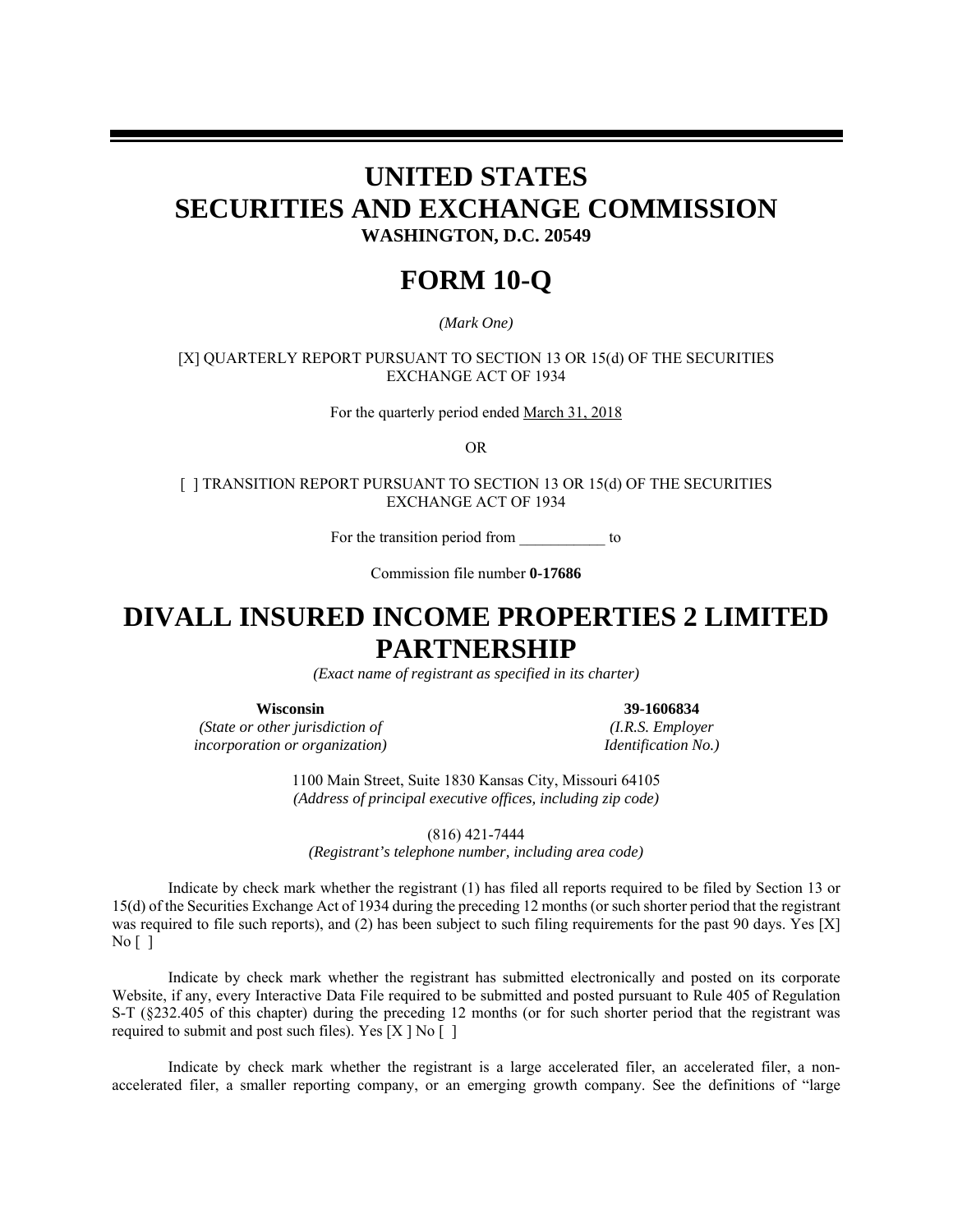accelerated filer", "accelerated filer", "smaller reporting company" and "emerging growth company" in Rule 12b-2 of the Exchange Act.

Large accelerated filer  $\lceil \cdot \rceil$  Accelerated filer  $\lceil \cdot \rceil$  Non-accelerated filer  $\lceil \cdot \rceil$  (Do not check if a smaller reporting company) Smaller Reporting Company [X] Emerging growth company [ ]

If an emerging growth company, indicate by check mark if the registrant has elected not to use the extended transition period for complying with any new or revised financial accounting standards provided pursuant to Section 13(a) of the Exchange Act. [ ]

Indicate by check mark whether the registrant is a shell company (as defined in Rule 12b-2 of the Exchange Act).

 $Yes [ ] No [X]$ 

#### TABLE OF CONTENTS

#### DIVALL INSURED INCOME PROPERTIES 2 LIMITED PARTNERSHIP FORM 10-Q FOR THE PERIOD ENDED MARCH 31, 2018

|                                                                                               | Page |
|-----------------------------------------------------------------------------------------------|------|
| <b>PART I. Financial Information</b>                                                          |      |
| <b>Item 1. Financial Statements</b>                                                           | 3    |
| Item 2. Management's Discussion and Analysis of Financial Condition and Results of Operations | 15   |
| Item 3. Quantitative and Qualitative Disclosure About Market Risk                             | 20   |
| Item 4. Controls and Procedures                                                               | 20   |
| <b>PART II. Other Information</b>                                                             |      |
| Item 1. Legal Proceedings                                                                     | 21   |
| Item 1A. Risk Factors                                                                         | 21   |
| <u>Item 2. Unregistered Sale of Equity Securities and Use of Proceeds</u>                     | 21   |
| Item 3. Defaults Upon Senior Securities                                                       | 21   |
| <b>Item 4. Mine Safety Disclosures</b>                                                        | 21   |
| Item 5. Other Information                                                                     | 21   |
| Item 6. Exhibits                                                                              | 21   |
| <b>Signatures</b>                                                                             | 23   |
|                                                                                               |      |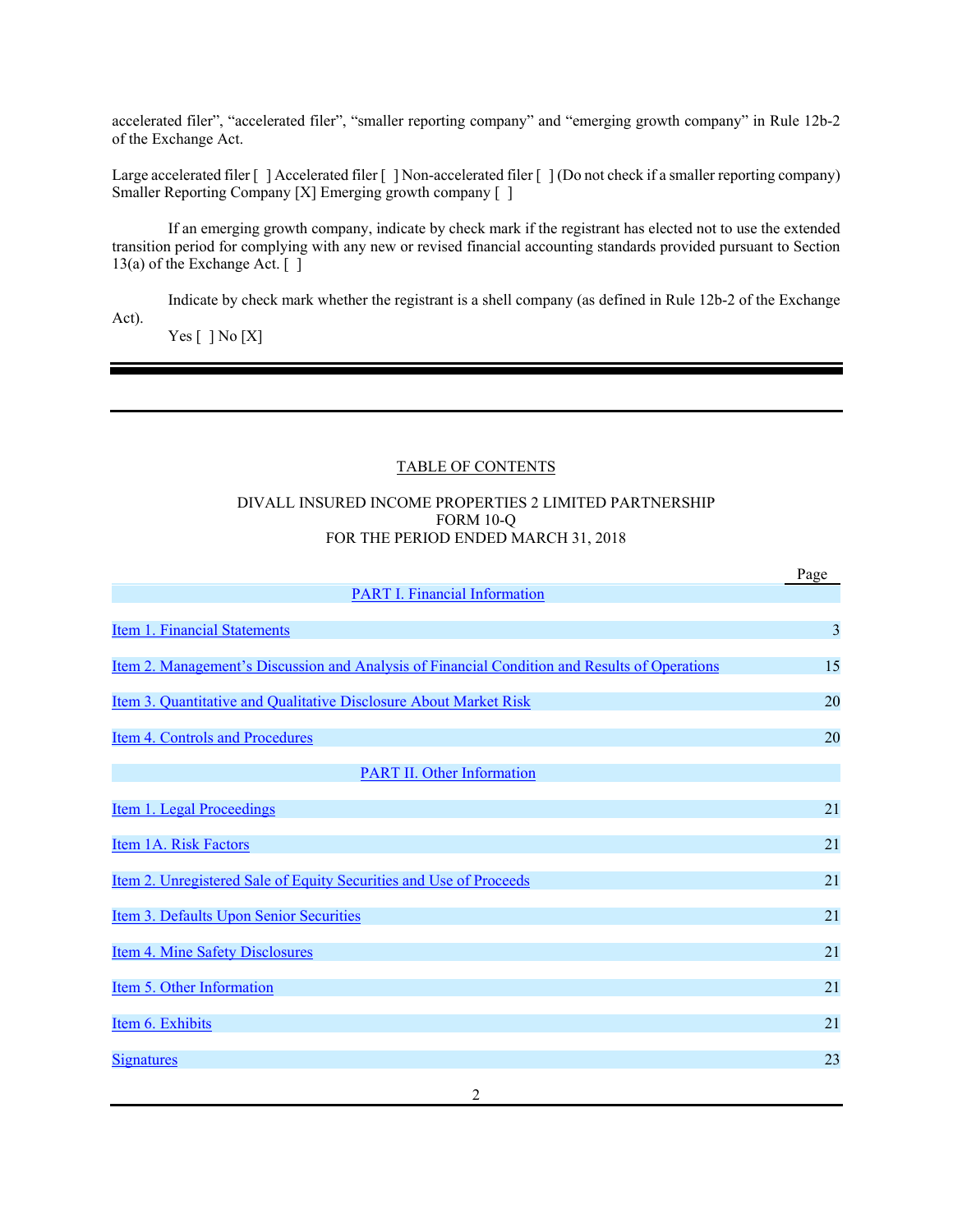#### **PART I - FINANCIAL INFORMATION Item 1. Financial Statements**

#### **DIVALL INSURED INCOME PROPERTIES 2 LIMITED PARTNERSHIP**

#### **CONDENSED BALANCE SHEETS**

#### **March 31, 2018 and December 31, 2017**

#### **ASSETS**

|                                             | March 31, 2018 |             | December 31, 2017 |             |  |
|---------------------------------------------|----------------|-------------|-------------------|-------------|--|
|                                             | (unaudited)    |             |                   |             |  |
| <b>INVESTMENT PROPERTIES: (Note 2)</b>      |                |             |                   |             |  |
|                                             |                |             |                   |             |  |
| Land                                        | $\mathcal{S}$  | 2,527,947   | $\mathbb{S}$      | 2,527,947   |  |
| <b>Buildings</b>                            |                | 4,101,067   |                   | 4,101,067   |  |
| Accumulated depreciation                    |                | (3,776,334) |                   | (3,745,299) |  |
|                                             |                |             |                   |             |  |
| Net investment properties                   | S              | 2,852,680   | \$                | 2,883,715   |  |
|                                             |                |             |                   |             |  |
| <b>OTHER ASSETS:</b>                        |                |             |                   |             |  |
|                                             |                |             |                   |             |  |
| Cash                                        | \$             | 724,494     | $\mathcal{S}$     | 145,674     |  |
| Cash held in Indemnification Trust (Note 8) |                | 460,444     |                   | 457,821     |  |
| Security deposits escrow                    |                | 64,553      |                   | 64,513      |  |
| Rents and other receivables                 |                |             |                   | 595,399     |  |
| Deferred tenant award proceeds escrow       |                | 80,232      |                   | 85,617      |  |
| Prepaid insurance                           |                | 5,901       |                   | 5,187       |  |
| Utility deposit                             |                | 6,530       |                   | 6,530       |  |
| Properties held for sale                    |                | 317,151     |                   | 317,151     |  |
| Deferred charges, net                       |                | 204,574     |                   | 210,593     |  |
| Total other assets                          | \$             | 1,863,879   | \$                | 1,888,485   |  |
|                                             |                |             |                   |             |  |
| Total assets                                | \$             | 4,716,559   | \$                | 4,772,200   |  |

The accompanying notes are an integral part of these unaudited condensed financial statements.

3

#### **DIVALL INSURED INCOME PROPERTIES 2 LIMITED PARTNERSHIP**

#### **CONDENSED BALANCE SHEETS**

**March 31, 2018 and December 31, 2017**

#### **LIABILITIES AND PARTNERS' CAPITAL**

 March 31, 2018 December 31, 2017 (unaudited)

CURRENT LIABILITIES: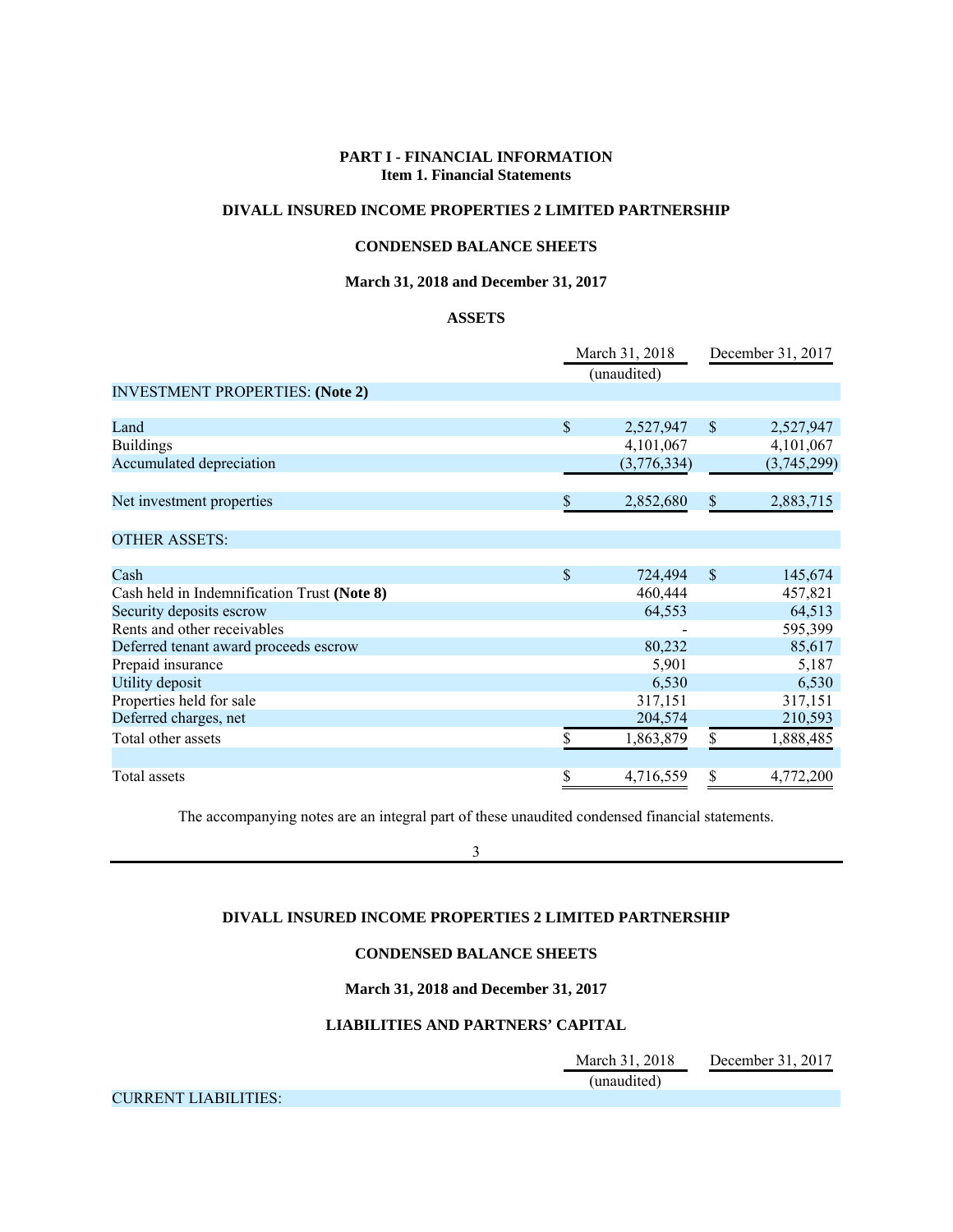| Accounts payable and accrued expenses                                                         | \$            | 140,778        | \$                        | 30,507         |
|-----------------------------------------------------------------------------------------------|---------------|----------------|---------------------------|----------------|
| Property tax payable                                                                          |               | 1,545          |                           |                |
| Due to General Partner (Note 5)                                                               |               |                |                           | 1,238          |
| Deferred rent                                                                                 |               | 78,643         |                           | 84,130         |
| Security deposits                                                                             |               | 64,340         |                           | 64,340         |
| Unearned rental income                                                                        |               |                |                           | 5,000          |
|                                                                                               |               |                |                           |                |
| Total current liabilities                                                                     | \$            | 285,306        | \$                        | 185,215        |
|                                                                                               |               |                |                           |                |
| <b>CONTINGENCIES AND COMMITMENTS (Notes 7 and 8)</b>                                          |               |                |                           |                |
| PARTNERS' CAPITAL: (Notes 1 and 3)                                                            |               |                |                           |                |
| General Partner -                                                                             |               |                |                           |                |
| Cumulative net income (retained earnings)                                                     | $\mathsf{\$}$ | 364,759        | $\boldsymbol{\mathsf{S}}$ | 365,316        |
| Cumulative cash distributions                                                                 |               | (151, 449)     |                           | (151, 449)     |
|                                                                                               | \$            | 213,310        | $\mathbb{S}$              | 213,867        |
| Limited Partners (46,280.3 interests outstanding at March 31, 2018)<br>and December 31, 2017) |               |                |                           |                |
|                                                                                               |               |                |                           |                |
| Capital contributions                                                                         | \$            | 46,280,300     | \$                        | 46,280,300     |
| <b>Offering Costs</b>                                                                         |               | (6,921,832)    |                           | (6,921,832)    |
| Cumulative net income (retained earnings)                                                     |               | 42,476,972     |                           | 42,532,147     |
| Cumulative cash distributions                                                                 |               | (76, 777, 268) |                           | (76, 677, 268) |
|                                                                                               | \$            | 5,058,172      | \$                        | 5,213,347      |
| Former General Partner -                                                                      |               |                |                           |                |
| Cumulative net income (retained earnings)                                                     | \$            | 707,513        | \$                        | 707,513        |
| Cumulative cash distributions                                                                 |               | (1, 547, 742)  |                           | (1,547,742)    |
|                                                                                               | \$            | (840,229)      | \$                        | (840, 229)     |
|                                                                                               |               |                |                           |                |
| Total partners' capital                                                                       | \$            | 4,431,253      | \$                        | 4,586,985      |
|                                                                                               |               |                |                           |                |
| Total liabilities and partners' capital                                                       | \$            | 4,716,559      | \$                        | 4,772,200      |

The accompanying notes are an integral part of these unaudited condensed financial statements.

4

#### **DIVALL INSURED INCOME PROPERTIES 2 LIMITED PARTNERSHIP**

## **CONDENSED STATEMENTS OF INCOME (LOSS)**

#### **For the Three Month Periods Ended March 31, 2018 and 2017**

|                                      | March 31, 2018 |              | March 31, 2017 |
|--------------------------------------|----------------|--------------|----------------|
|                                      | (unaudited)    |              | (unaudited)    |
| <b>OPERATING REVENUES:</b>           |                |              |                |
| Rental income (Note 4)               | 220,095        | \$           | 223,132        |
| <b>TOTAL OPERATING REVENUES</b>      | 220,095        |              | 223,132        |
| <b>EXPENSES:</b>                     |                |              |                |
| Partnership management fees (Note 5) | 68,148         | <sup>S</sup> | 67,106         |
| Insurance                            | 1,465          |              | 1,246          |
| General and administrative           | 21,088         |              | 18,163         |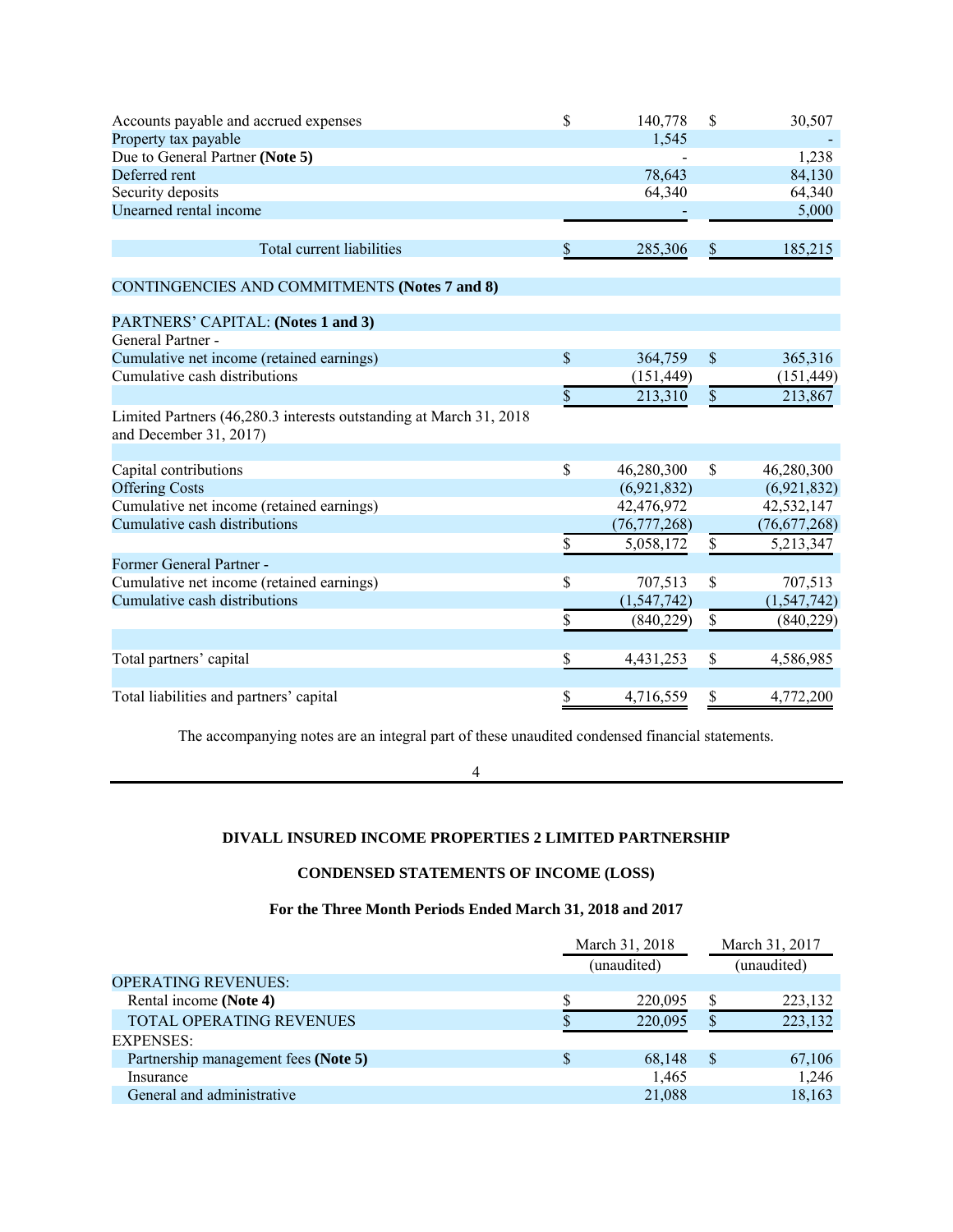| Advisory Board fees and expenses           | 2,625           |               | 2,625    |
|--------------------------------------------|-----------------|---------------|----------|
| Professional services                      | 144,875         |               | 97,054   |
| Depreciation                               | 31,035          |               | 31,035   |
| Amortization                               | 6,019           |               | 6,255    |
| TOTAL OPERATING EXPENSES                   | 275,255         | \$            | 223,484  |
| <b>OTHER INCOME</b>                        |                 |               |          |
| Other interest income                      | 2,997           |               | 1,503    |
| <b>TOTAL OTHER INCOME</b>                  | \$<br>2,997     | $\$$          | 1,503    |
| (LOSS) INCOME FROM CONTINUING OPERATIONS   | \$<br>(52, 163) | \$            | 1,151    |
| LOSS FROM DISCONTINUED OPERATIONS (Note 2) | \$<br>(3,569)   | <sup>\$</sup> | (3, 471) |
| <b>NET LOSS</b>                            | (55, 732)       | \$            | (2,320)  |
| NET LOSS - GENERAL PARTNER                 | (557)           | S             | (23)     |
| <b>NET LOSS - LIMITED PARTNERS</b>         | (55, 175)       | \$            | (2, 297) |
|                                            |                 |               |          |
| PER LIMITED PARTNERSHIP INTEREST,          |                 |               |          |
| Based on 46,280.3 interests outstanding:   |                 |               |          |
| (LOSS) INCOME FROM CONTINUING OPERATIONS   | \$<br>(1.12)    | S             | 0.02     |
| <b>LOSS FROM DISCONTINUED OPERATIONS</b>   | \$<br>(0.07)    | \$            | (0.07)   |
| NET LOSS PER LIMITED PARTNERSHIP INTEREST  | (1.19)          | \$            | (0.05)   |

The accompanying notes are an integral part of these unaudited condensed financial statements.

5

#### **DIVALL INSURED INCOME PROPERTIES 2 LIMITED PARTNERSHIP**

#### **CONDENSED STATEMENTS OF CASH FLOWS**

#### **For the Three Month Periods Ended March 31, 2018 and 2017**

|                                                                            | Three Months Ended |           |    |           |
|----------------------------------------------------------------------------|--------------------|-----------|----|-----------|
|                                                                            | 3/31/18            |           |    | 3/31/17   |
|                                                                            |                    | Unaudited |    | Unaudited |
| <b>CASH FLOWS FROM OPERATING ACTIVITIES:</b>                               |                    |           |    |           |
| Net (loss) income from continuing operations                               | \$                 | (52, 163) | -S | 1,151     |
| Adjustments to reconcile net income to net cash from operating activities: |                    |           |    |           |
| Depreciation and amortization                                              |                    | 37,054    |    | 37,290    |
| Changed in operating assets and liabilities                                |                    |           |    |           |
| Decrease in rents and other receivables                                    |                    | 595,399   |    | 581,324   |
| Increase in security deposit escrow                                        |                    | (40)      |    | (37)      |
| (Increase) Decrease in prepaid insurance                                   |                    | (714)     |    | 6,506     |
| Increase in accounts payable and accrued expenses                          |                    | 110,271   |    | 24,542    |
| Increase in property tax payable                                           |                    | 1,545     |    | 1,500     |
| (Decrease) Increase in deferred award escrow                               |                    | (102)     |    | 1,709     |
| Payment of leasing commission                                              |                    |           |    | (90, 765) |
| Decrease in due to General Partner                                         |                    | (1,238)   |    | (1,242)   |
| Decrease in prepaid rent                                                   |                    | (5,000)   |    |           |
| Cash used in discontinued operations - operating activities                |                    | (3,569)   |    | (3, 471)  |
| Net cash from operating activities                                         |                    | 681,443   |    | 558,507   |
|                                                                            |                    |           |    |           |

CASH FLOWS FROM INVESTING ACTIVITIES: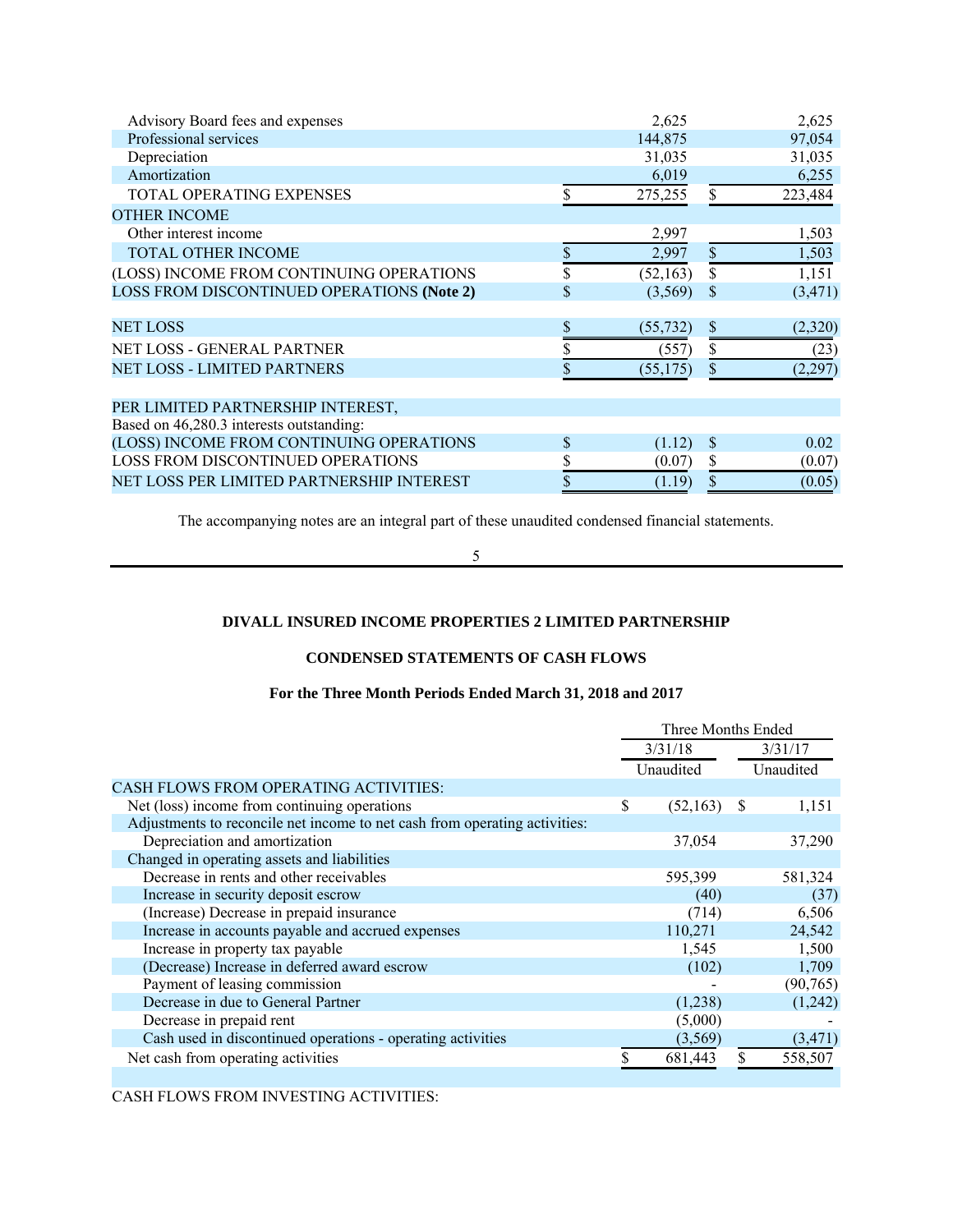| Interest applied to Indemnification Trust account |               | (2,623)         | S            | (1,115)   |
|---------------------------------------------------|---------------|-----------------|--------------|-----------|
| Net cash used in investing activities             |               | (2,623)         |              | 1,115     |
|                                                   |               |                 |              |           |
| CASH FLOWS USED IN FINANCING ACTIVITIES:          |               |                 |              |           |
| Cash distributions to Limited Partners            | \$.           | (100,000)       | \$.          | (100,000) |
| Cash distributions to General Partner             |               |                 |              |           |
| Net cash used in financing activities             |               | (100,000)       |              | (100,000) |
|                                                   |               |                 |              |           |
| <b>NET INCREASE IN CASH</b>                       | <sup>\$</sup> | 578,820         | $\mathbf{s}$ | 457,392   |
| CASH AT BEGINNING OF PERIOD                       |               | 145,674         |              | 200,369   |
| <b>CASH AT END OF PERIOD</b>                      |               | 724,494         |              | 657,761   |
| <b>CASH PAID FOR INTEREST</b>                     |               | $\qquad \qquad$ |              |           |
| <b>CASH PAID FOR TAXES</b>                        |               |                 | \$           |           |
| NON-CASH INVESTING AND FINANCING ACTIVITIES       |               |                 |              |           |

The accompanying notes are an integral part of these unaudited condensed financial statements.

6

#### **DIVALL INSURED INCOME PROPERTIES 2 LIMITED PARTNERSHIP**

#### **NOTES TO UNAUDITED CONDENSED FINANCIAL STATEMENTS**

These unaudited interim condensed financial statements should be read in conjunction with DiVall Insured Income Properties 2 Limited Partnership's (the "Partnership") 2017 annual audited financial statements within its Annual Report on Form 10-K filed with the Securities and Exchange Commission (the "SEC") on March 23, 2018.

These unaudited interim condensed financial statements and notes have been prepared on the same basis as the Partnership's annual audited financial statements and include all normal and recurring adjustments, which are in the opinion of management, necessary to present a fair statement of the Partnership's financial position, results of operations and cash flows as of and for the interim periods presented. The results of operations for the three month period ended March 31, 2018 are not necessarily indicative of the results to be expected for the fiscal year ending December 31, 2018, for any other interim period, or for any other future year.

The condensed balance sheet as of December 31, 2017 contained herein has been derived from the audited financial statements as of December 31, 2017, but does not include all disclosures required by accounting principles generally accepted in the United States of America ("GAAP").

#### **1. ORGANIZATION AND SIGNIFICANT ACCOUNTING POLICIES:**

The Partnership was formed on November 20, 1987, pursuant to the Uniform Limited Partnership Act of the State of Wisconsin. The initial capital, contributed during 1987, consisted of \$300, representing aggregate capital contributions of \$200 by the former general partners and \$100 by the initial limited partner. A subsequent offering of limited partnership interests closed on February 22, 1990, with 46,280.3 limited partnership interests having been sold in that offering, resulting in total proceeds to the Partnership, net of underwriting compensation and other offering costs, of \$39,358,468.

The Partnership is currently engaged in the business of owning and operating its investment portfolio of commercial real estate properties (each a "Property", and collectively, the "Properties"). The Properties are leased on a triple net basis primarily to, and operated by, franchisors or franchisees of national, regional, and local retail chains under primarily long-term leases. The lessees are operators of fast food, family style, and casual/theme restaurants. As of March 31, 2018, the Partnership owned eleven Properties, which are located in a total of four states.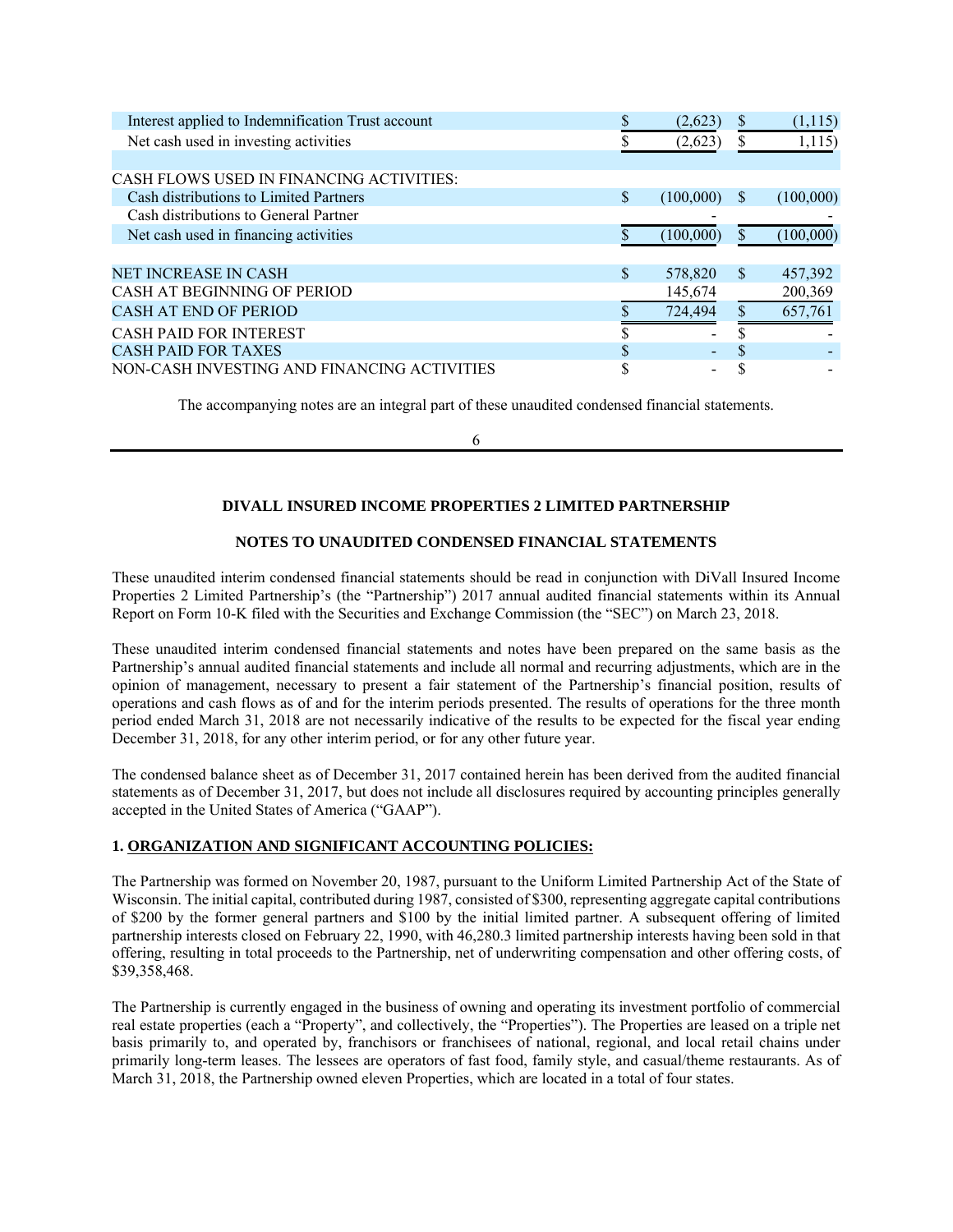The Limited Partnership Agreement, as amended from time to time (collectively, the "Partnership Agreement"), stipulates that the Partnership is scheduled to be dissolved on November 30, 2020, or earlier upon the prior occurrence of any of the following events: (a) the disposition of all its Properties; (b) the written determination by the General Partner that the Partnership's assets may constitute "plan assets" for purposes of ERISA; (c) the approval of limited partners owning a majority of the outstanding limited partner interests to dissolve the Partnership; or (d) the dissolution, bankruptcy, death, withdrawal, or incapacity of the last remaining general partner, unless an additional general partner is elected previously by the limited partners. The Partnership continues to operate as a going concern. See Note 10 for subsequent event disclosure regarding the approval of limited partners owning a majority of the outstanding limited partner interests to dissolve the Partnership.

7

#### *Significant Accounting Policies*

Rental revenue from the Properties is recognized on a straight-line basis over the term of the respective lease. Percentage rents are only accrued when the tenant has reached the sales breakpoint stipulated in the lease.

Rents and other receivables are comprised of billed but uncollected amounts due for monthly rents and other charges, and amounts due for scheduled rent increases for which rentals have been earned and will be collected in the future under the terms of the leases. Receivables are recorded at management's estimate of the amounts that will be collected.

Based on an analysis of specific accounts and historical experience, as of March 31, 2018 and December 31, 2017, there was \$0 recorded as allowance for doubtful accounts.

The Partnership considers its operations to be in only one segment, the operation of a portfolio of commercial real estate leased on a triple net basis, and therefore no segment disclosure is made.

Depreciation of the Properties are provided on a straight-line basis over the estimated useful lives of the buildings and improvements.

Deferred charges represent leasing commissions paid when the Properties are leased and upon the negotiated extension of a lease. Leasing commissions are capitalized and amortized over the term of the lease. As of March 31, 2018 and December 31, 2017, accumulated amortization amounted to \$30,763 and \$24,744, respectively. Fully amortized deferred charges of \$9,099 and \$183,021, including related accumulated amortization, were removed from the balance sheets as of December 31, 2017 and 2016, respectively.

Deferred tenant award proceeds escrow represents the portion of the award proceeds from the County of Charleston's partial taking of a portion of the Mt. Pleasant, SC property that are being paid to the tenant ratably over 99 months beginning August 1, 2013.

The Partnership generally maintains cash in federally insured accounts which, at times, may exceed federally insured limits. The Partnership has not experienced any losses in such accounts and does not believe it is exposed to any significant credit risk.

Financial instruments that potentially subject the Partnership to significant concentrations of credit risk consist primarily of cash investments and leases. Additionally, as of March 31, 2018, eight of the Partnership's eleven Properties are leased to three significant tenants, Wendgusta, LLC ("Wendgusta"), Wendcharles I, LLC ("Wendcharles I") and Wendcharles II, LLC ("Wendcharles II"), all three of whom are Wendy's restaurant franchisees. The property leases for the three tenants comprised approximately 52%, 17% and 9%, respectively, of the total operating base rents reflected as of March 31, 2018.

The preparation of financial statements in conformity with GAAP requires management to make estimates and assumptions that affect the reported amounts of assets and liabilities (and disclosure of contingent assets and liabilities)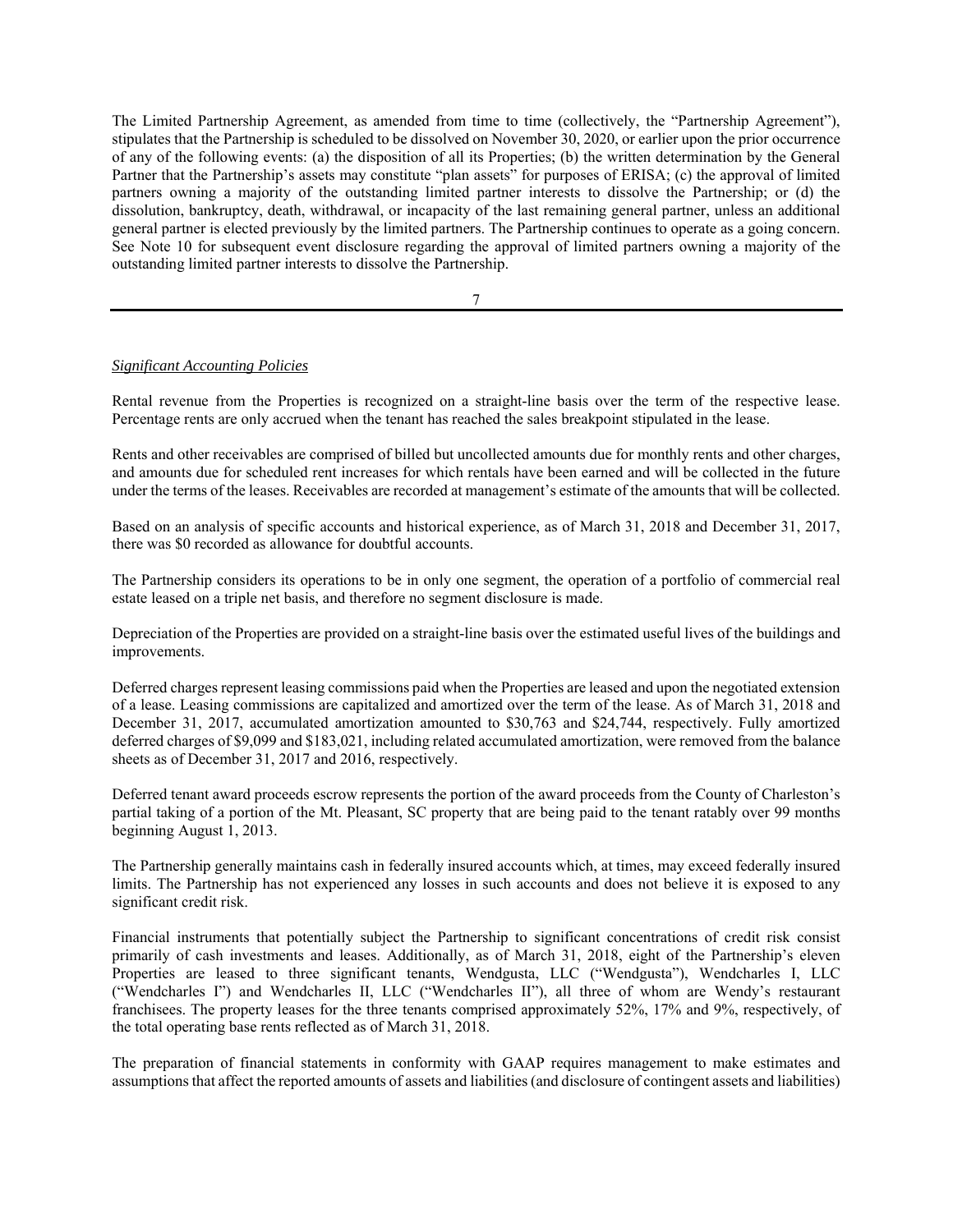at the date of the financial statements and the reported amounts of revenues and expenses during the reporting period. Actual results could differ from those estimates.

Assets disposed of or deemed to be classified as held for sale require the reclassification of current and previous years' operations to discontinued operations in accordance with GAAP applicable to "Accounting for the Impairment or Disposal of Long Lived Assets". As such, prior year operating results for those properties considered as held for sale or properties no longer considered for sale have been reclassified to conform to the current year presentation without affecting total income. When properties are considered held for sale, depreciation of the properties is discontinued, and the properties are valued at the lower of the depreciated cost or fair value, less costs to dispose. If circumstances arise that were previously considered unlikely, and, as a result, the property previously classified as held for sale is no longer to be sold, the property is reclassified as held and used. Such property is measured at the lower of its carrying amount (adjusted for any depreciation and amortization expense that would have been recognized had the property been continuously classified as held and used) or fair value at the date of the subsequent decision not to sell.

8

Assets are classified as held for sale, generally, when all criteria within GAAP applicable to "Accounting for the Impairment or Disposal of Long Lived Assets" have been met.

The Partnership periodically reviews its long-lived assets, primarily real estate, for impairment whenever events or changes in circumstances indicate that the carrying amount of such assets may not be recoverable. The Partnership's review involves comparing current and future operating performance of the assets, the most significant of which is undiscounted operating cash flows, to the carrying value of the assets. Based on this analysis, a provision for possible loss is recognized, if any. There were no adjustments to carrying values for the three month periods ended March 31, 2018 and 2017.

The Financial Accounting Standards Board ("FASB") guidance on "Fair Value Measurements and Disclosure" defines fair value, establishes a framework for measuring fair value and enhances disclosures about fair value measures required under other accounting pronouncements, but does not change existing guidance as to whether or not an instrument is carried at fair value. The adoption of the provisions of this FASB issuance, with respect to nonrecurring fair value measurements of nonfinancial assets and liabilities, including (but not limited to) the valuation of reporting units for the purpose of assessing goodwill impairment and the valuation of property and equipment when assessing long-lived asset impairment, did not have a material impact on how the Partnership estimated its fair value measurements but did result in increased disclosures about fair value measurements in the Partnership's financial statements as of and for the three month period ended March 31, 2018 and the year ended December 31, 2017. See Note 9 for further disclosure.

GAAP applicable to Disclosure About Fair Value of Financial Instruments, requires entities to disclose the fair value of all financial assets and liabilities for which it is practicable to estimate. Fair value is defined as the amount at which the instrument could be exchanged in a current transaction between willing parties, other than in a forced or liquidation sale. The General Partner believes that the carrying value of the Partnership's assets (exclusive of the Properties) and liabilities approximate fair value due to the relatively short maturity of these instruments.

No provision for federal income taxes has been made, as any liability for such taxes would be that of the individual partners rather than of the Partnership.

The Partnership is not subject to federal income tax because its income and losses are includable in the tax returns of its partners, but may be subject to certain state taxes. FASB has provided guidance for how uncertain tax positions should be recognized, measured, disclosed and presented in the financial statements. This requires the evaluation of tax positions taken or expected to be taken in the course of preparing the entity's tax returns to determine whether the tax positions are more-likely-than-not of being sustained when challenged or when examined by the applicable taxing authority. Management has determined that there were no material uncertain income tax positions. Tax returns filed by the Partnership generally are subject to examination by U.S. and state taxing authorities for the years ended after December 31, 2014.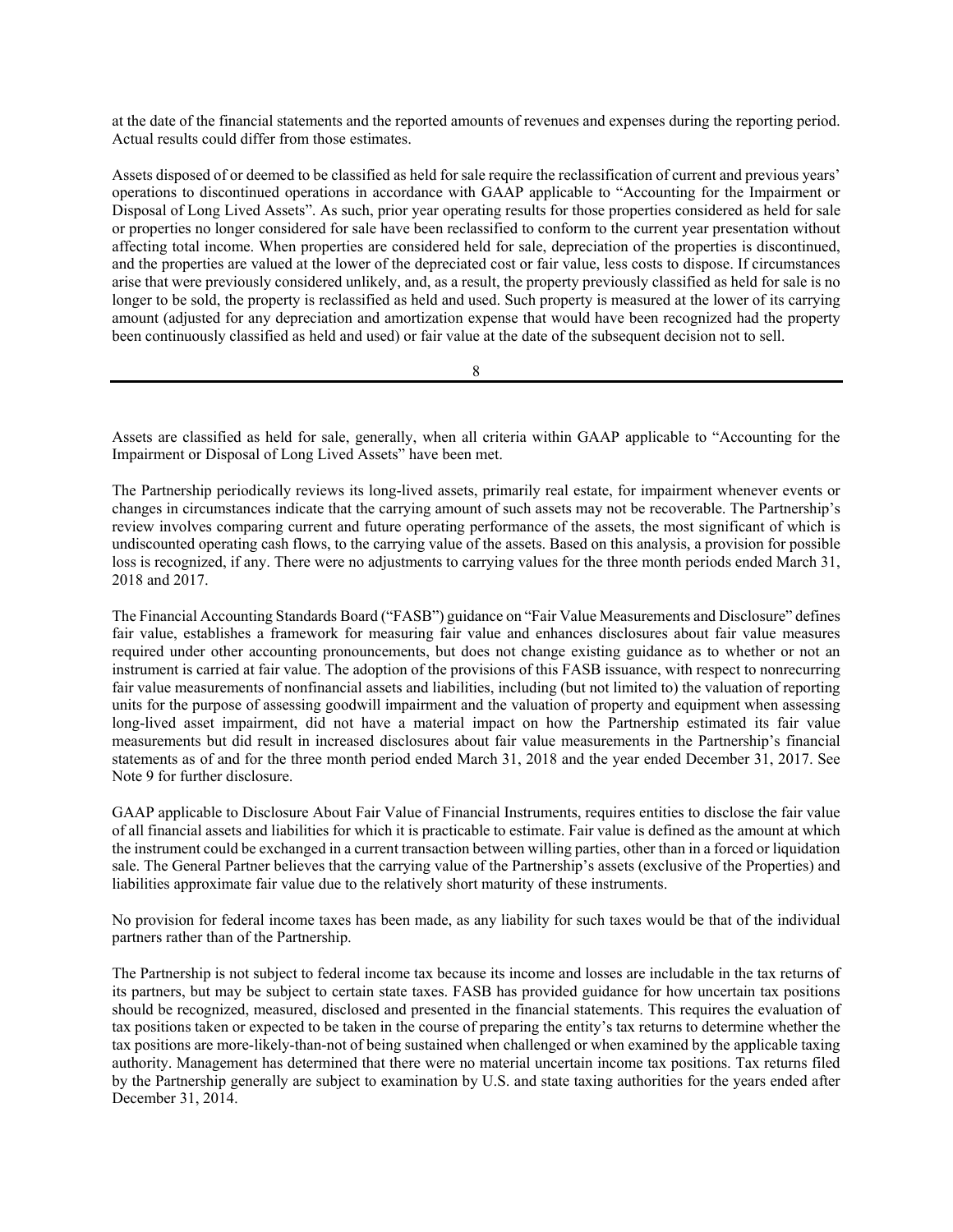#### **2. INVESTMENT PROPERTIES AND PROPERTIES HELD FOR SALE:**

The total cost of the Properties includes the original purchase price plus acquisition fees and other capitalized costs paid to an affiliate of the former general partners of the Partnership.

As of March 31, 2018, the Partnership owned eleven Properties that contained fully constructed fast-food/casual dining restaurant restaurants. The following are operated by tenants at the Properties: eight separate Wendy's restaurants, an Applebee's restaurant, and a KFC restaurant. Following its lease expiration on November 6, 2016, the Martinez, GA Property is vacant. The eleven Properties are located in a total of four states.

#### Discontinued Operations

During the three month periods ended March 31, 2018 and 2017, the Partnership recognized a loss from discontinued operations of \$(3,569) and \$(3,471), respectively. The loss from discontinued operations was attributable to the Martinez, GA Property, which has been vacant since the fourth quarter of 2016. As of December 15, 2016, the Martinez, GA Property was deemed to be held for sale.

The components of property held for sale in the balance sheets as of March 31, 2018 and December 31, 2017 are outlined below:

|                          | March 31, 2018 |            | December<br>31,2017 |
|--------------------------|----------------|------------|---------------------|
| <b>Balance Sheet:</b>    |                |            |                     |
| Land                     |                | 266,175 \$ | 266,175             |
| Buildings, net           |                | 50,976     | 50,976              |
| Properties held for sale |                | 317,151    | 317,151             |

The components of discontinued operations included in the statements of income for the three months ended March 31, 2018 and 2017 are outlined below:

|                                       | March 31, 2018 |               | March 31, 2017 |
|---------------------------------------|----------------|---------------|----------------|
| <b>Revenues</b>                       |                |               |                |
| Base Rent                             |                |               |                |
| <b>Total Revenues</b>                 |                |               |                |
|                                       |                |               |                |
| Expenses                              |                |               |                |
| Insurance                             | 798            | <sup>\$</sup> | 518            |
| Property tax expense                  | 1,545          |               | 1,500          |
| Maintenance expense                   | 1,226          |               | 1,453          |
| <b>Total Expenses</b>                 | 3,569          |               | 3,471          |
| Net Loss from Discontinued Operations | (3.569)        |               | (3, 471)       |
|                                       |                |               |                |

#### **3. PARTNERSHIP AGREEMENT:**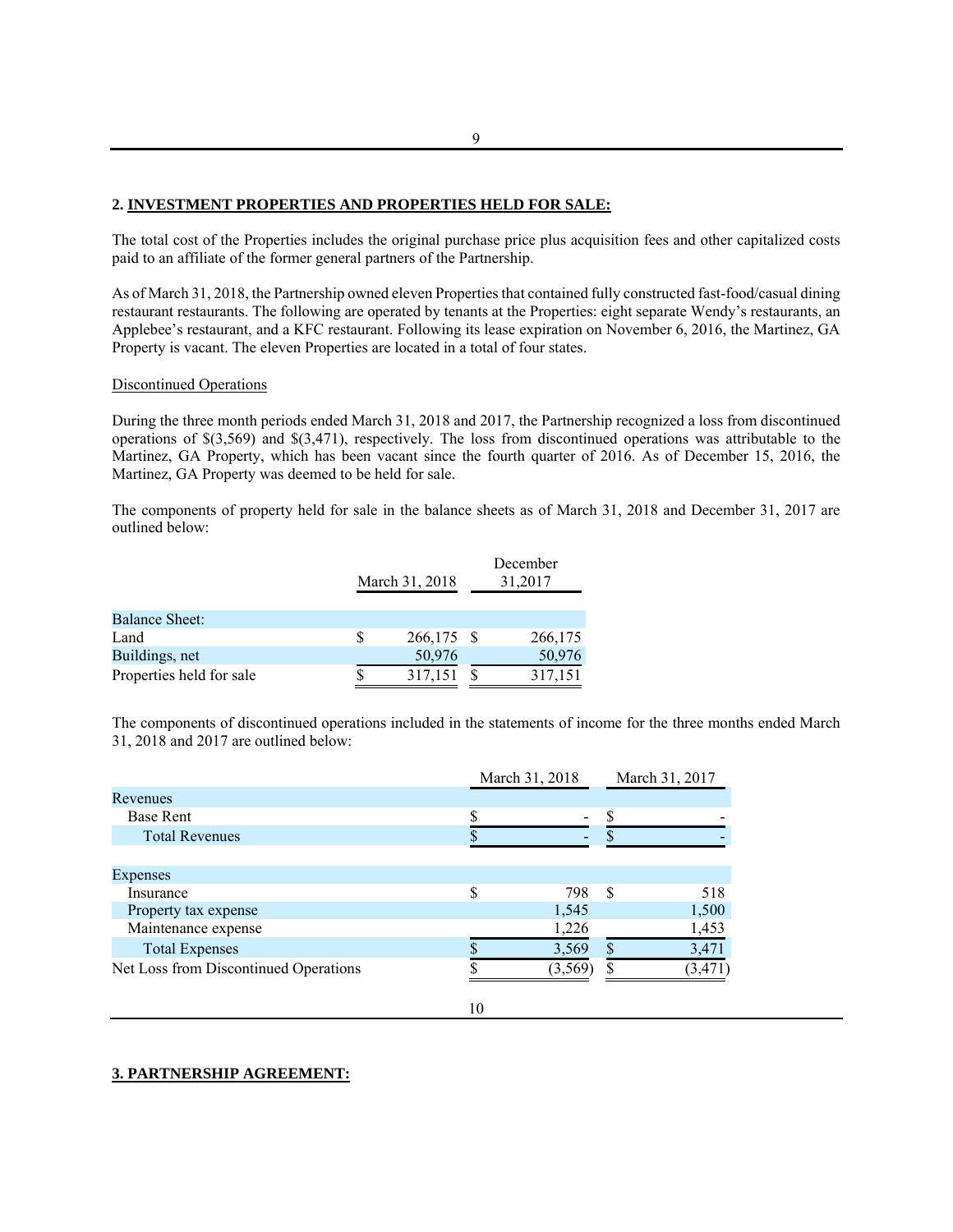The Partnership Agreement was amended, effective as of November 9, 2009, to extend the term of the Partnership to November 30, 2020, or until dissolution prior thereto pursuant to the consent of limited partners owning a majority of the outstanding limited partnership interests. See Note 10 for subsequent event disclosure regarding the approval of limited partners owning a majority of the outstanding limited partner interests to dissolve the Partnership.

Under the terms of the Partnership Agreement, as amended, net profits or losses from operations are allocated 99% to the limited partners and 1% to the current General Partner. The November 9, 2009 amendment also provided for distributions from Net Cash Receipts, as defined, to be made 99% to limited partners and 1% to The Provo Group, Inc. ("TPG" or the "General Partner"), the current General Partner, provided that quarterly distributions are cumulative and are not to be made to the current General Partner unless and until each limited partner has received a distribution from Net Cash Receipts in an amount equal to 10% per annum, cumulative simple return on his, her or its Adjusted Original Capital, as defined, from the Return Calculation Date, as defined, except to the extent needed by the General Partner to pay its federal and state income taxes on the income allocated to it attributable to such year.

The provisions regarding distribution of Net Proceeds, as defined, provide that Net Proceeds are to be distributed as follows: (a) to the limited partners, an amount equal to 100% of their Adjusted Original Capital; (b) then, to the limited partners, an amount necessary to provide each limited partner a liquidation preference equal to a 13.5% per annum, cumulative simple return on Adjusted Original Capital from the Return Calculation Date including in the calculation of such return on all prior distributions of Net Cash Receipts and any prior distributions of Net Proceeds under this clause, except to the extent needed by the General Partner to pay its federal and state income tax on the income allocated to it attributable to such year; and (c) then, to limited partners, 99%, and to the General Partner, 1%, of remaining Net Proceeds available for distribution.

#### **4. LEASES:**

Original lease terms for the Properties were generally five to twenty years from their inception. The leases generally provide for minimum rents and additional rents based upon percentages of gross sales in excess of specified breakpoints. The lessee is responsible for occupancy costs such as maintenance, insurance, real estate taxes, and utilities. Accordingly, these amounts are not reflected in the statements of income except in circumstances where, in management's opinion, the Partnership will be required to pay such costs to preserve its assets (i.e., payment of pastdue real estate taxes). Management has determined that the leases are properly classified as operating leases; therefore, rental income is reported when earned on a straight-line basis and the cost of the property, excluding the cost of the land, is depreciated over its estimated useful life.

As of March 31, 2018, the aggregate minimum operating lease payments (including the aggregate total of the first quarter of 2018 collected revenues of \$220,095) to be received under the current operating leases for the Properties are as follows:

| Year ending December 31, |    |           |
|--------------------------|----|-----------|
| 2018                     | \$ | 828,433   |
| 2019                     |    | 798,433   |
| 2020                     |    | 798,433   |
| 2021                     |    | 801,725   |
| 2022                     |    | 820,380   |
| Thereafter               |    | 3,271,163 |
|                          |    | 7,318,567 |
|                          |    |           |
|                          |    |           |

At March 31, 2018 and December 31, 2017, rents and other receivables included \$0 and \$595,399, respectively, of unbilled percentage rents. As of March 31, 2018, all of the 2017 percentage rents had been billed and collected.

#### **5. TRANSACTIONS WITH GENERAL PARTNER AND ITS AFFILIATES:**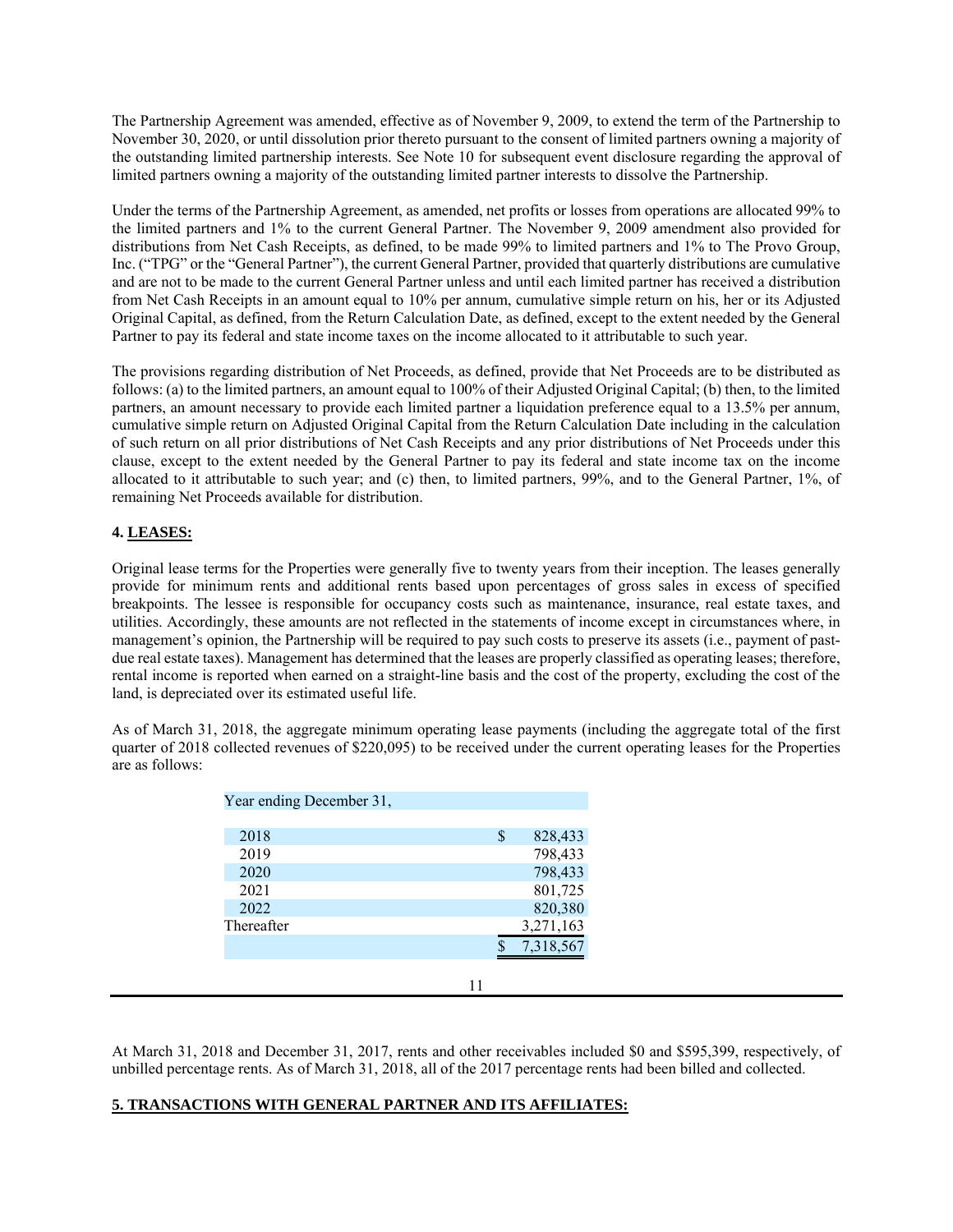Pursuant to the terms of the Permanent Manager Agreement ("PMA") executed in 1993 and renewed for an additional two-year term as of January 1, 2017, the General Partner receives a base fee (the "Base Fee") for managing the Partnership equal to four percent of gross receipts, subject initially to a minimum annual Base Fee. The PMA also provides that the Partnership is responsible for reimbursement of the General Partner for office rent and related office overhead ("Expenses") up to an initial annual maximum of \$13,250. Both the Base Fee and Expenses reimbursement are subject to annual Consumer Price Index based adjustments. Effective March 1, 2018, the minimum annual Base Fee and the maximum Expenses reimbursement increased by 2.13% from the prior year, which represents the allowable annual Consumer Price Index adjustment per the PMA. Therefore, as of March 1, 2018, the minimum annual Base Fee paid by the Partnership was raised to \$276,432 and the maximum annual Expenses reimbursement was increased to \$22,308.

For purposes of computing the four percent overall fee paid to the General Partner, gross receipts include amounts recovered in connection with the misappropriation of assets by the former general partners and their affiliates. The fee received by the General Partner from the Partnership on any amounts recovered reduce the four percent minimum fee by that same amount.

Amounts paid and/or accrued to the General Partner and its affiliates for the three-month periods ended March 31, 2018 and 2017 are as follows:

|                                          | Incurred for the<br>Three Months<br>Ended March 31,<br>2018 |             |              | Incurred for the<br>Three Months<br>Ended March 31,<br>2017 |
|------------------------------------------|-------------------------------------------------------------|-------------|--------------|-------------------------------------------------------------|
|                                          |                                                             | (unaudited) |              | (unaudited)                                                 |
| <b>General Partner</b>                   |                                                             |             |              |                                                             |
| Management fees                          | \$                                                          | 68,148      | <sup>S</sup> | 67,106                                                      |
| Overhead allowance                       |                                                             | 5,499       |              | 5,414                                                       |
| Leasing commissions                      |                                                             |             |              | 90,765                                                      |
| Reimbursement for out-of-pocket expenses |                                                             | 2,500       |              | 2,500                                                       |
| Cash distribution                        |                                                             |             |              |                                                             |
|                                          |                                                             | 76,147      |              | 165,785                                                     |

At March 31, 2018 and December 31, 2017, \$0 and \$1,238, respectively, was payable to the General Partner.

#### **6. TRANSACTIONS WITH OWNERS WITH GREATER THAN TEN PERCENT BENEFICIAL INTERESTS:**

As of March 31, 2018, Jesse Small, an Advisory Board Member, beneficially owns greater than ten percent of the Partnership's outstanding limited partnership interests. Amounts paid to Mr. Small for his services as a member of the Advisory Board for the three month periods ended March 31, 2018 and 2017 are as follows:

|                                 | Incurred for the | Incurred for the |
|---------------------------------|------------------|------------------|
|                                 | Three Month      | Three Month      |
|                                 | Period ended     | Period ended     |
|                                 | March 31, 2018   | March 31, 2017   |
|                                 | (Unaudited)      | (Unaudited)      |
| <b>Advisory Board Fees paid</b> |                  |                  |

At March 31, 2018 and December 31, 2017 there were no outstanding Advisory Board Fees accrued and payable to Jesse Small.

<sup>12</sup>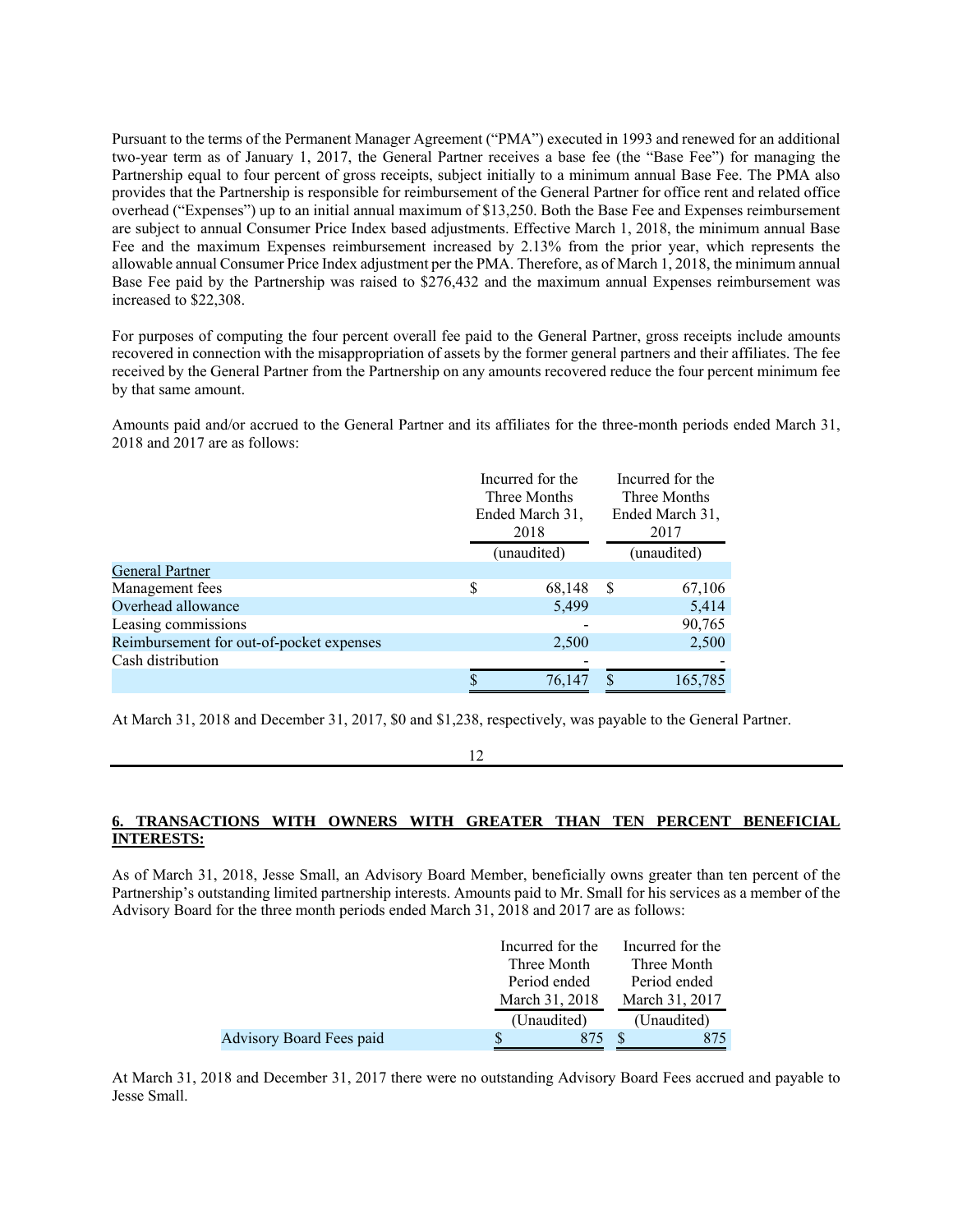#### **7. CONTINGENT LIABILITIES:**

According to the Partnership Agreement TPG, as General Partner, may receive a disposition fee not to exceed three percent of the contract price on the sale of the properties of the Partnership and two affiliated publicly registered limited partnerships, DiVall Insured Income Fund Limited Partnership ("DiVall 1"), which was dissolved December of 1998, and DiVall Income Properties 3 Limited Partnership, which was dissolved in December 2003 ("DiVall 3"), and together with the Partnership and DiVall 1, the "three original partnerships"). In addition, fifty percent of all such disposition fees earned by TPG were to be escrowed until the aggregate amount of recovery of the funds misappropriated from the three original partnerships by the former general partners was greater than \$4,500,000. Upon reaching such recovery level, full disposition fees would thereafter be payable and fifty percent of the previously escrowed amounts would be paid to TPG. At such time as the recovery exceeded \$6,000,000 in the aggregate, the remaining escrowed disposition fees were to be paid to TPG. If such levels of recovery were not achieved, TPG would contribute the amounts escrowed toward the recovery until the three original partnerships were made whole. In lieu of a disposition fee escrow, fifty percent of all such disposition fees previously discussed were paid directly to a restoration account and then distributed among the three original partnerships; whereby the three original partnerships recorded the recoveries as income. After the recovery level of \$4,500,000 was exceeded, fifty percent of the total disposition fee amount paid to the three original partnerships recovery through the restoration account (in lieu of the disposition fee escrow) was refunded to TPG during March 1996. The remaining fifty percent amount allocated to the Partnership through the restoration account, and which was previously reflected as Partnership recovery income, may be owed to TPG if the \$6,000,000 recovery level is met. As of March 31, 2018, the Partnership may owe TPG \$16,296 if the \$6,000,000 recovery level is achieved. TPG does not expect any future refund, as it is uncertain that such a \$6,000,000 recovery level will be achieved.

13

#### **8. PMA INDEMNIFICATION TRUST:**

The PMA provides that TPG will be indemnified from any claims or expenses arising out of, or relating to, TPG serving in the capacity of general partner or as substitute general partner, so long as such claims do not arise from fraudulent or criminal misconduct by TPG. The PMA provides that the Partnership fund this indemnification obligation by establishing a reserve of up to \$250,000 of Partnership assets which would not be subject to the claims of the Partnership's creditors. An Indemnification Trust (the "Trust") serving such purposes has been established at United Missouri Bank, N.A. The corpus of the Trust has been fully funded with Partnership assets. Funds are invested in U.S. Treasury securities. In addition, \$210,444 of earnings has been credited to the Trust as of March 31, 2018. The rights of TPG to the Trust shall be terminated upon the earliest to occur of the following events: (i) the written release by TPG of any and all interest in the Trust; (ii) the expiration of the longest statute of limitations relating to a potential claim which might be brought against TPG and which is subject to indemnification; or (iii) a determination by a court of competent jurisdiction that TPG shall have no liability to any person with respect to a claim which is subject to indemnification under the PMA. At such time as the indemnity provisions expire or the full indemnity is paid, any funds remaining in the Trust will revert back to the general funds of the Partnership.

#### **9. FAIR VALUE DISCLOSURES:**

The Partnership has determined the fair value based on hierarchy that gives the highest priority to quoted prices in active markets for identical assets and liabilities (Level 1) and the lowest priority to unobservable inputs (Level 3). Inputs are broadly defined as assumptions market participants would use in pricing an asset or liability. The three levels of the fair value hierarchy under the accounting principle are described below:

- Level 1. Quoted prices in active markets for identical assets or liabilities.
- Level 2. Quoted prices for similar investments in active markets, quoted prices for identical or similar investments in markets that are not active, and inputs other than quoted prices that are observable for the investment.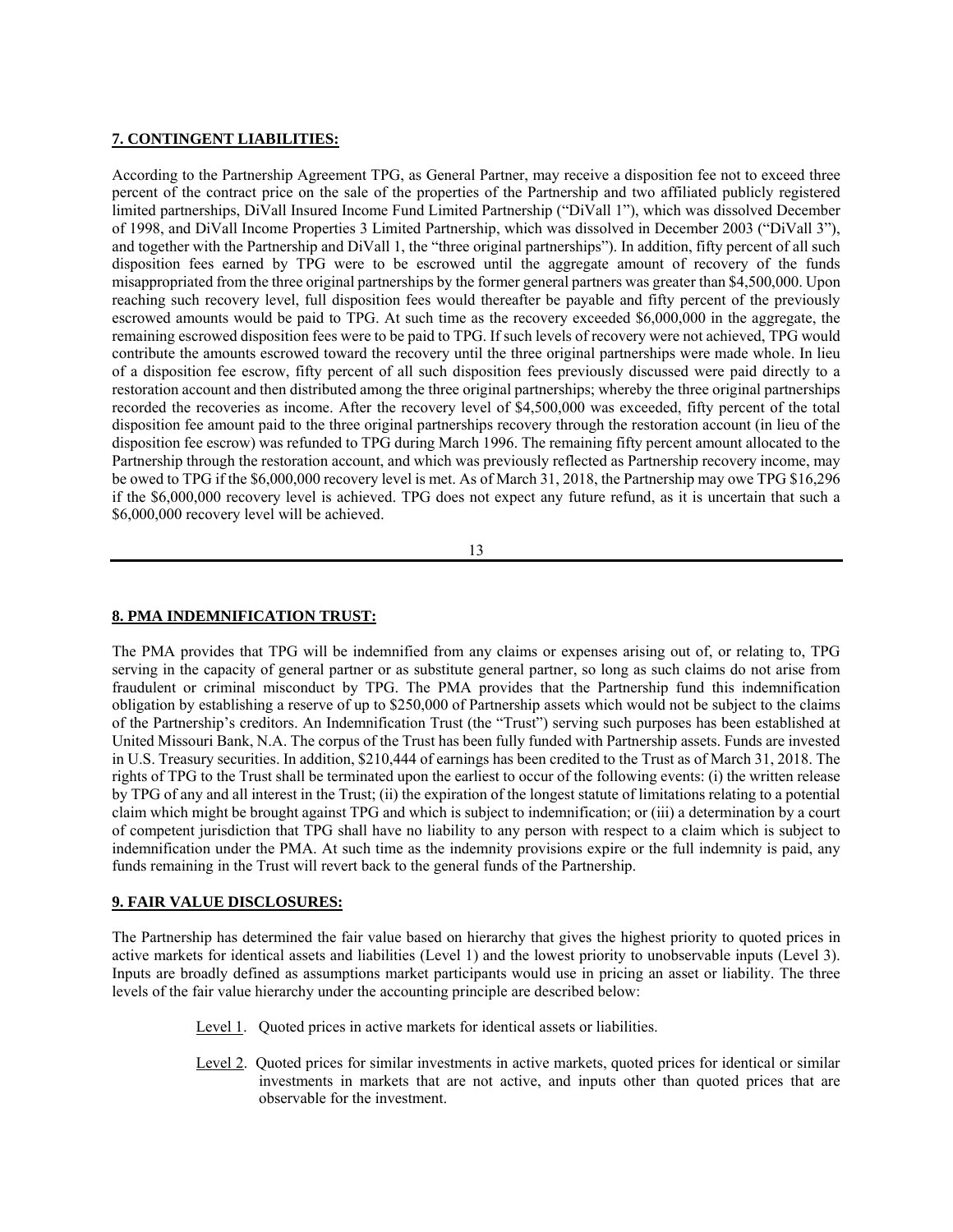Level 3. Unobservable inputs for which there is little, if any, market activity for the investment. The inputs into the determination of fair value are based upon the best information in the circumstances and may require significant management judgment or estimation and the use of discounted cash flow models to value the investment.

The fair value hierarchy is based on the lowest level of input that is significant to the fair value measurements. The Partnership's assessment of the significance of a particular input to the fair value measurement in its entirety requires judgment, and considers factors specific to the investment.

The Partnership assesses the levels of the investments at each measurement date, and transfers between levels are recognized on the actual date of the event or change in circumstances that caused the transfer in accordance with the Partnership's accounting policy regarding the recognition of transfers between levels of the fair value hierarchy. For the three month period ended March 31, 2018 and the year ended December 31, 2017, there were no such transfers.

#### **10. SUBSEQUENT EVENTS:**

On April 5, 2018, the Partnership filed with the Securities and Exchange Commission and distributed to limited partners a consent solicitation statement, pursuant to which the Partnership is soliciting the affirmative consent of limited partners to a sale of the Partnership's assets, and a subsequent liquidation and dissolution of the Partnership.

As of the date of this report, the Partnership has already received the required affirmative consents from holders of a majority of the outstanding limited partner interests to approve the proposed sale of assets and liquidation. Limited partners may continue to provide consent cards until the previously disclosed consent deadline of May 18, 2018. The proposed sale of assets and liquidation is expected to be completed by December 31, 2018.

14

#### **Item 2. Management's Discussion and Analysis of Financial Condition and Results of Operations**

#### **CAUTIONARY STATEMENT**

This Quarterly Report on Form 10-Q contains forward-looking statements within the meaning of Section 27A of the Securities Act of 1933, as amended, and Section 21E of the Securities Exchange Act of 1934, as amended (the "Exchange Act"). These forward-looking statements are not historical facts but are the intent, belief or current expectations of management of the Partnership based on its knowledge and understanding of the business and industry. Words such as "may," "anticipates," "expects," "intends," "plans," "believes," "seeks," "estimates," "would," "could," "should" and variations of these words and similar expressions are intended to identify forward-looking statements. Although we believe that the expectations reflected in these forward-looking statements are reasonable, we can give no assurance that these expectations will prove to have been correct. These statements are not guarantees of future performance and are subject to risks, uncertainties and other factors, some of which are beyond our control, are difficult to predict and could cause actual results to differ materially from those expressed or forecasted in the forward-looking statements.

Examples of forward-looking statements include, but are not limited to, statements we make regarding:

- our decisions and policies with respect to the disposition of Properties and the subsequent liquidation and dissolution of the Partnership;
- our expectations regarding financial condition or results of operations in future periods;
- our future sources of, and needs for, liquidity and capital resources;
- our expectations regarding economic and business conditions;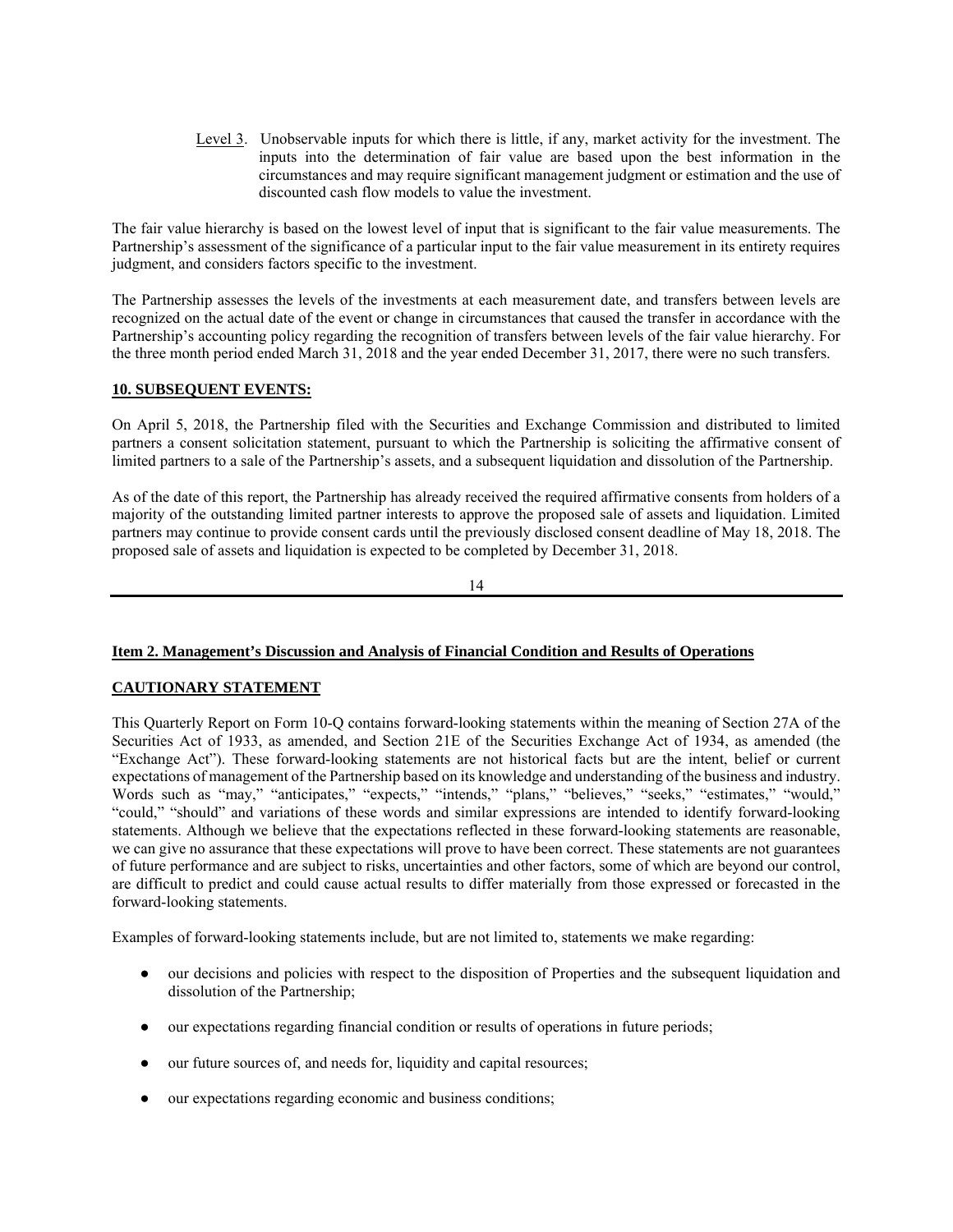- our business strategies;
- our ability to collect rents on our leases;
- future capital expenditures; and
- other risks and uncertainties described from time to time in our filings with the Securities and Exchange Commission (the "SEC").

Forward-looking statements that were true at the time made may ultimately prove to be incorrect or false. The Partnership cautions readers not to place undue reliance on forward-looking statements, which reflect management's view only as of the date of this Form 10-Q. All subsequent written and oral forward-looking statements attributable to the Partnership, or persons acting on the Partnership's behalf, are expressly qualified in their entirety by this cautionary statement. Management undertakes no obligation to update or revise forward-looking statements to reflect changed assumptions, the occurrence of unanticipated events or changes to future operating results. Factors that could cause actual results to differ materially from any forward-looking statements made in this Form 10-Q include, without limitation, the inability of the General Partner to find a suitable purchaser for the Properties, the inability to agree on an acceptable purchase price or contract terms, a decrease in the financial performance of the Properties, the discovery of an environmental condition impacting one or more of the Properties, the inability to realize value for limited partners upon disposition of the Partnership's assets, changes in general economic conditions, changes in real estate conditions, including without limitation, decreases in valuations of real properties, increases in property taxes, lease-up risks, ability of tenants to fulfill their obligations to the Partnership under existing leases, sales levels of tenants whose leases include a percentage rent component, adverse changes to the restaurant market, entrance of competitors to the Partnership's lessees in markets in which the Partnership's investment portfolio of commercial real estate properties (collectively, the "Properties") are located, the potential need to fund tenant improvements or other capital expenditures out of operating cash flows, and such other factors as discussed in our Annual Report on Form 10-K for the year end December 31 2017, and other reports we file with the SEC.

15

#### **Critical Accounting Policies and Estimates**

Management's discussion and analysis of financial condition and results of operations are based upon our financial statements, which have been prepared in accordance with accounting principles generally accepted in the United States of America ("GAAP"). The preparation of these financial statements requires our management to make estimates and assumptions that affect the reported amounts of assets, liabilities, revenues and expenses, and related disclosure of contingent assets and liabilities. On a regular basis, we evaluate these estimates, including investment impairment. These estimates are based on management's historical industry experience and on various other assumptions that are believed to be reasonable under the circumstances. Actual results may differ from these estimates.

The Partnership believes that its most significant accounting policies deal with:

Depreciation methods and lives- Depreciation of the Properties is provided on a straight-line basis over the estimated useful life of the buildings and improvements. While the Partnership believes these are the appropriate lives and methods, use of different lives and methods could result in different impacts on net income. Additionally, the value of real estate is typically based on market conditions and property performance, so depreciated book value of real estate may not reflect the market value of real estate assets.

Revenue recognition- Rental revenue from investment properties is recognized on a straight-line basis over the life of the respective lease when collectability is assured. Percentage rents are accrued only when the tenant has reached the sales breakpoint stipulated in the lease.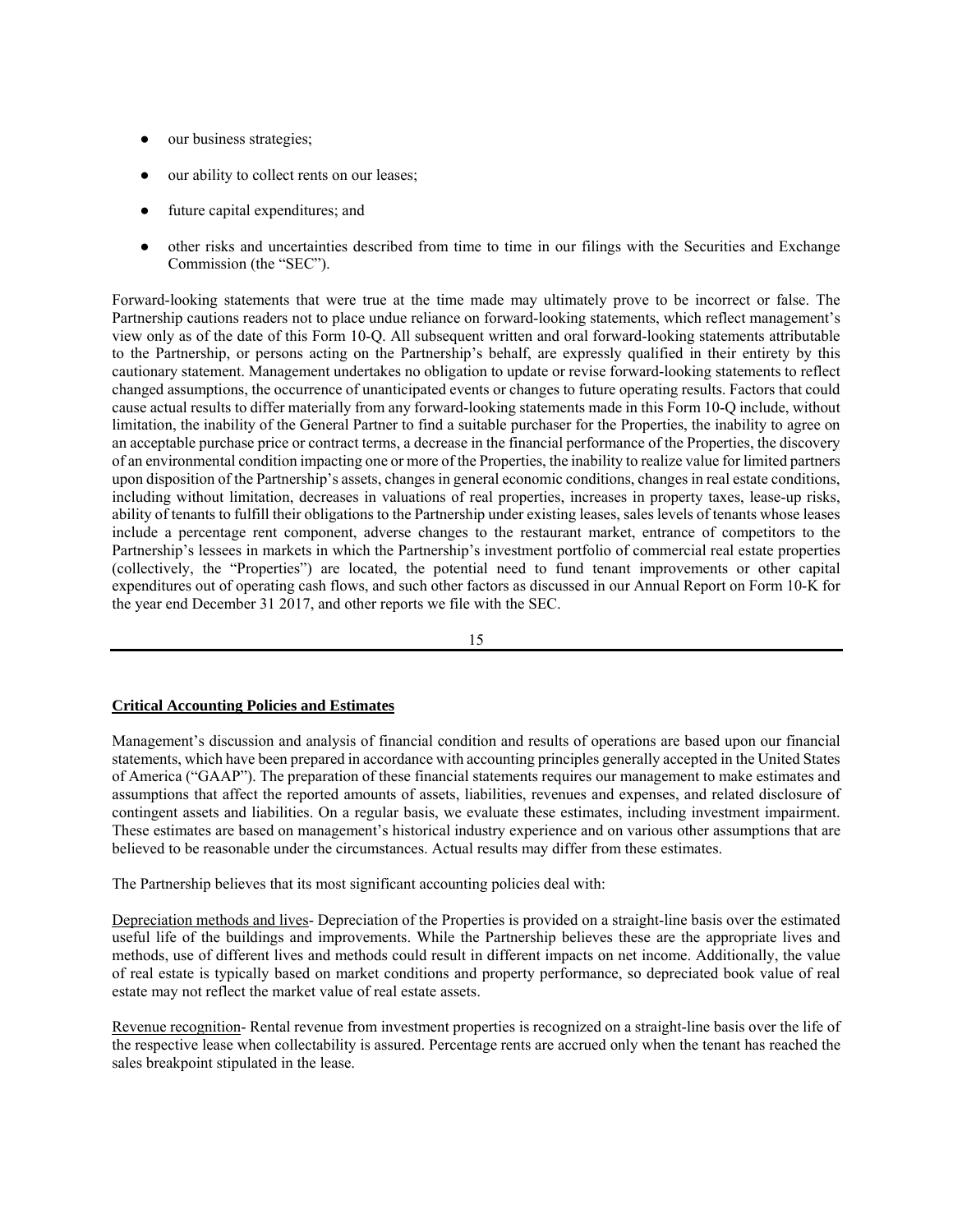Impairment- The Partnership periodically reviews its long-lived assets, primarily real estate, for impairment whenever events or changes in circumstances indicate that the carrying amount of such assets may not be recoverable. The Partnership's review involves comparing current and future operating performance of the assets, the most significant of which is undiscounted operating cash flows, to the carrying value of the assets. Based on this analysis, if deemed necessary, a provision for possible loss is recognized.

#### **Recent Developments**

On April 5, 2018, the Partnership filed with the SEC and distributed to limited partners a consent solicitation statement, pursuant to which the Partnership is soliciting the affirmative consent of limited partners to a sale of the Partnership's assets, and a subsequent liquidation and dissolution of the Partnership.

As of the date of this report, the Partnership has already received the required affirmative consents from holders of a majority of the outstanding limited partner interests to approve the proposed sale of assets and liquidation. Limited partners may continue to provide consent cards until the previously disclosed consent deadline of May 18, 2018. The proposed sale of assets and liquidation is expected to be completed by December 31, 2018.

16

#### **Investment Properties**

As of March 31, 2018, the Partnership owned eleven Properties, each currently containing a fully constructed fastfood or casual restaurant. One Property is located on a parcel of land which is subject to a ground lease. The current tenants are franchisees of casual restaurants and as a result the following are operated at the Properties: eight Wendy's restaurants, an Applebee's restaurant, and a KFC restaurant. Following its lease expiration on November 6, 2016, the Property in Martinez, GA is vacant, and as of December 15, 2016, this Property has been held for sale. The Properties are located in a total of four states.

Property taxes, general maintenance, insurance and ground rent on the Properties are the responsibility of the tenant. However, when a tenant fails to make the required tax payments or when a property becomes vacant, the Partnership makes the appropriate property tax payments to avoid possible foreclosure of the property. The Partnership pays for insurance and maintenance related to the vacant Property.

Such taxes, insurance and ground rent are accrued in the period in which the liability is incurred. The Partnership leases one Property to a restaurant which is located on a parcel of land in Santa Fe, New Mexico where the Partnership holds a long-term ground lease, as lessee, which is set to expire on June 30, 2018. The Partnership does not expect to exercise its option to renew this ground lease, and the General Partner is expected to explore strategic options with respect to this Property. As a result, the Santa Fe, New Mexico Property is not included among the ten Properties that are expected to be sold pursuant to the planned sale of the Partnership's assets. The Partnership owns all improvements constructed on the land (including the building and improvements) until the termination of the ground lease, at which time all constructed improvements will become the land owner's property. The tenant, the operator of a KFC restaurant, is responsible for the \$3,400 per month ground lease payment per the terms of its lease with the Partnership.

There were no building improvements capitalized during the three month period ending March 31, 2018.

#### **Net Income**

Net loss for the three month periods ended March 31, 2018 and 2017 were \$(55,732) and \$(2,320), respectively. Net loss per limited partnership interest for the three month periods ended March 31, 2018 and 2017 were \$(1.19) and \$(0.05), respectively.

This is primarily the result of an increase in the usage of outside professional services in the first quarter of 2018 compared to the first quarter of 2017 in connection with the proposed sale of the Partnership's assets.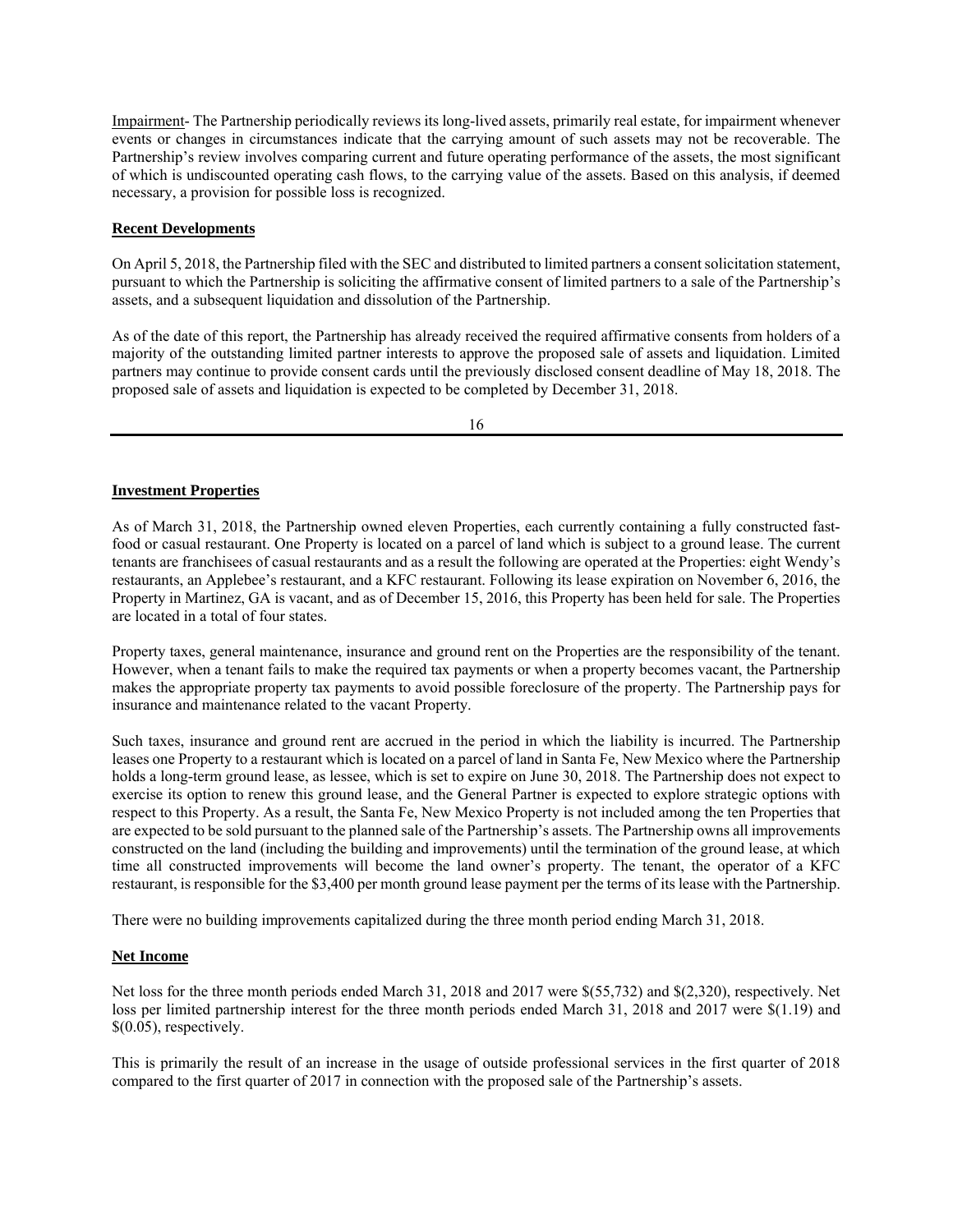#### **Results of Operations**

(Loss) Income from continuing operations for the three month periods ended March 31, 2018 and 2017 was \$(52,163) and \$1,151, respectively.

#### *Three month period ended March 31, 2018 as compared to the three month period ended March 31, 2017:*

*Operating Rental Income:* Rental income for the three month periods ended March 31, 2018 and 2017 was \$220,095 and \$223,132, respectively. The rental income was comprised primarily of monthly lease obligations.

*General and Administrative Expense:* General and administrative expenses for the three month periods ended March 31, 2018 and 2017 were \$21,088 and \$18,163, respectively. General and administrative expenses were comprised of management expense, state/city registration and annual report filing fees, XBRL outsourced fees, office supplies, printing costs, outside storage expenses, copy/fax costs, postage and shipping expenses, long-distance telephone expenses, website fees, bank fees and state income tax expenses. The increase for the quarter ended March 31, 2018 compared to the quarter ended March 31, 2017 is due primarily to fees in connection with the proposed sale of the Partnership's assets.

17

*Professional Services:* Professional services expenses for the three month periods ended March 31, 2018 and 2017 were \$144,875 and \$97,054, respectively. Professional services expenses were primarily comprised of investor relations data processing, investor mailings processing, website design, legal, auditing and tax preparation fees, and SEC report conversion and processing fees. The increase for the quarter ended March 31, 2018 compared to the quarter ended March 31, 2017 is due primarily to increased legal and audit fees.

#### **Cash Flow Analysis**

Net cash flows provided by operating activities for the three month periods ended March 31, 2018 and 2017 were \$681,443 and \$558,507, respectively. The variance in cash provided by operating activities for the three months ended March 31, 2018 compared to the three months ended March 31, 2017 is primarily due to the payment of leasing commissions during the first quarter of 2017, but offset, in part, by the decreased net income during the first quarter of 2018 compared to the first quarter of 2017.

Cash flows used in investing activities for the three month periods ended March 31, 2018 and 2017 were \$(2,623) and \$(1,115), respectively. These amounts represented the interest earned on the indemnification trust account.

For the three month period ended March 31, 2018 and 2017 cash flows used in financing activities was \$100,000 and consisted of aggregate Limited Partner distributions of \$100,000. Distributions have been and are expected to continue to be made in accordance with the Partnership Agreement.

#### **Liquidity and Capital Resources**

The Partnership's cash balance was \$724,494 at March 31, 2018. Cash of \$450,000 is anticipated to be used to fund the 2018 first quarter aggregate distribution to limited partners on or about May 15, 2018, and cash of approximately \$142,323 is anticipated to be used for the payment of quarter-end accrued liabilities, which are included in the balance sheets. The remainder represents amounts deemed necessary to allow the Partnership to operate normally.

The Partnership's principal demands for liquidity historically have been for the payment of operating expenses and distributions. Management anticipates that cash generated through the operations of the Properties will primarily provide the sources for future Partnership liquidity and Limited Partner distributions of cash flows from operations. In addition, Management anticipates that cash generated through expected sale of Properties will primarily provide the source for liquidating distributions to limited partners. The Partnership is in competition with sellers of similar properties to locate suitable purchasers for its Properties. The two primary liquidity risks in the absence of mortgage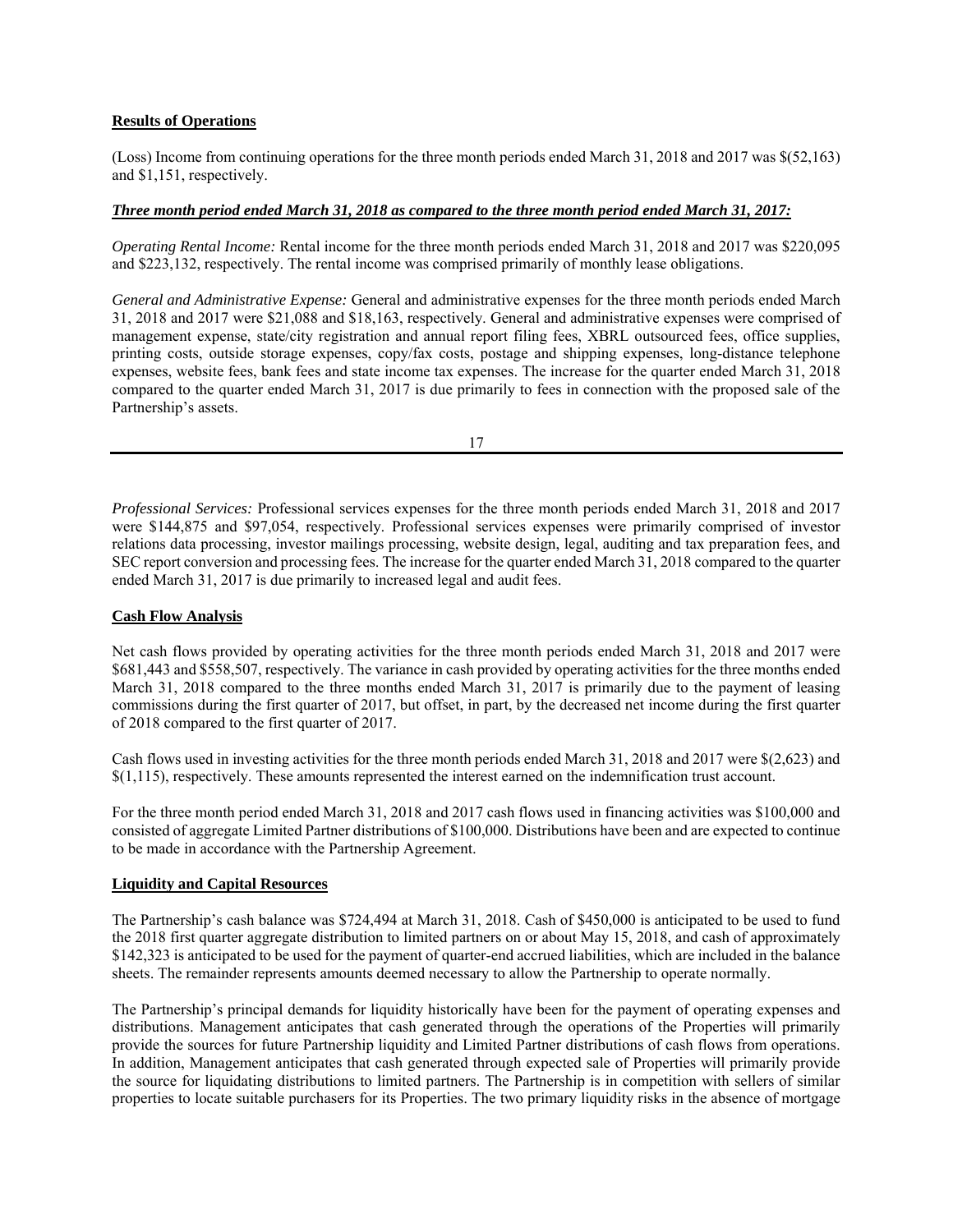debt with respect to the on-going operations of the Properties are the Partnership's inability to collect rent receivables and near-term or chronic property vacancies. The amount of cash to be distributed to our Limited Partners is determined by the General Partner and is dependent on a number of factors, including funds available for payment of distributions, capital expenditures, and taxable income recognition matching, which is primarily attributable to percentage rents and property sales.

As of March 31, 2018, the current eleven Properties were leased 91%. In addition, the Partnership collected 100% of its base rent from current operating tenants for the period ended March 31, 2018 and the fiscal year ended December 31, 2017, which we believe is a good indication of overall tenant quality and stability.

The only lease set to expire during 2018 is in Santa Fe, NM where the Partnership holds a long-term ground lease, as lessee, which is set to expire on June 30, 2018. The Partnership does not expect to exercise its option to renew this ground lease, and the General Partner is expected to explore strategic options with respect to this property. In January 2017, the Partnership received lease extension notices relating to seven of the eight Properties that are leased to Wendy's franchisees. Pursuant to such notices, each of Wendgusta, LLC, Wendcharles I, LLC and Wendcharles II, LLC exercised the option in their respective property leases to renew such lease for five years beyond the prior expiration date of November 6, 2021. As a result, all eight of the Properties that are leased to Wendy's franchisees now feature a lease expiration date of November 6, 2026.

Eight of the eleven Properties are operated as Wendy's fast food restaurants and are franchises of the international Wendy's Company. Operating base rents from these eight leases comprised approximately 77% of the total 2017 operating base rents included in operating rental income of the Partnership. During the year ended December 31, 2017, additional percentage rents totaled \$595,399, all of which were unbilled and were accrued in relation to the Properties operated as Wendy's restaurants. Therefore, during 2017, the Partnership generated approximately 86% of its total operating revenues from those eight Properties. As of March 31, 2018, the eight Properties operated as Wendy's restaurants exceeded 72% of the Partnership's total Properties, both by asset value and number.

Since more than 72% of the Properties, both by historical asset value and number, are leased to Wendy's franchises, the financial status of the three tenants may be considered material to investors. At the request of the Partnership, Wendgusta, Wendcharles I and Wendcharles II provided the Partnership with a copy of their reviewed financial statements for the fiscal years ended December 31, 2017 and December 25, 2016. Those reviewed financial statements prepared by Wendgusta's, Wendcharles I's and Wendcharles II's accountants are attached as Exhibits 99.0, 99.1 and 99.2, respectively, to the Partnership's December 31, 2017 Annual Report on Form 10-K, filed with the SEC on March 23, 2018. The Partnership has no rights to audit or review Wendgusta's, Wendcharles I's or Wendcharles II's financial statements and the Partnership's independent registered public accounting firm has not audited or reviewed the financial statements received from Wendgusta, Wendcharles I or Wencharles II.

#### **Disposition Policies**

The General Partner has historically planned to hold the Properties until such time as a sale or other disposition appeared to be advantageous to achieve the Partnership's investment objectives or until it appeared that such objectives would not be met. In deciding whether to sell Properties, the General Partner has considered factors including, but not limited to, potential capital appreciation or depreciation, market and economic conditions and the general strength of the real estate market, cash flow and federal income tax considerations.

As previously disclosed, on April 5, 2018, the Partnership filed with the SEC and distributed to Limited Partners a consent solicitation statement, pursuant to which the Partnership is soliciting the affirmative consent of limited partners to a sale of the Partnership's assets, and a subsequent liquidation and dissolution of the Partnership. As of the date of this report, the Partnership has already received the required affirmative consents from holders of a majority of the outstanding limited partnership interests to approve the proposed sale of assets and liquidation. Limited partners may continue to provide consent cards until the previously disclosed consent deadline of May 18, 2018. The proposed sale of assets and liquidation is expected to be completed by December 31, 2018.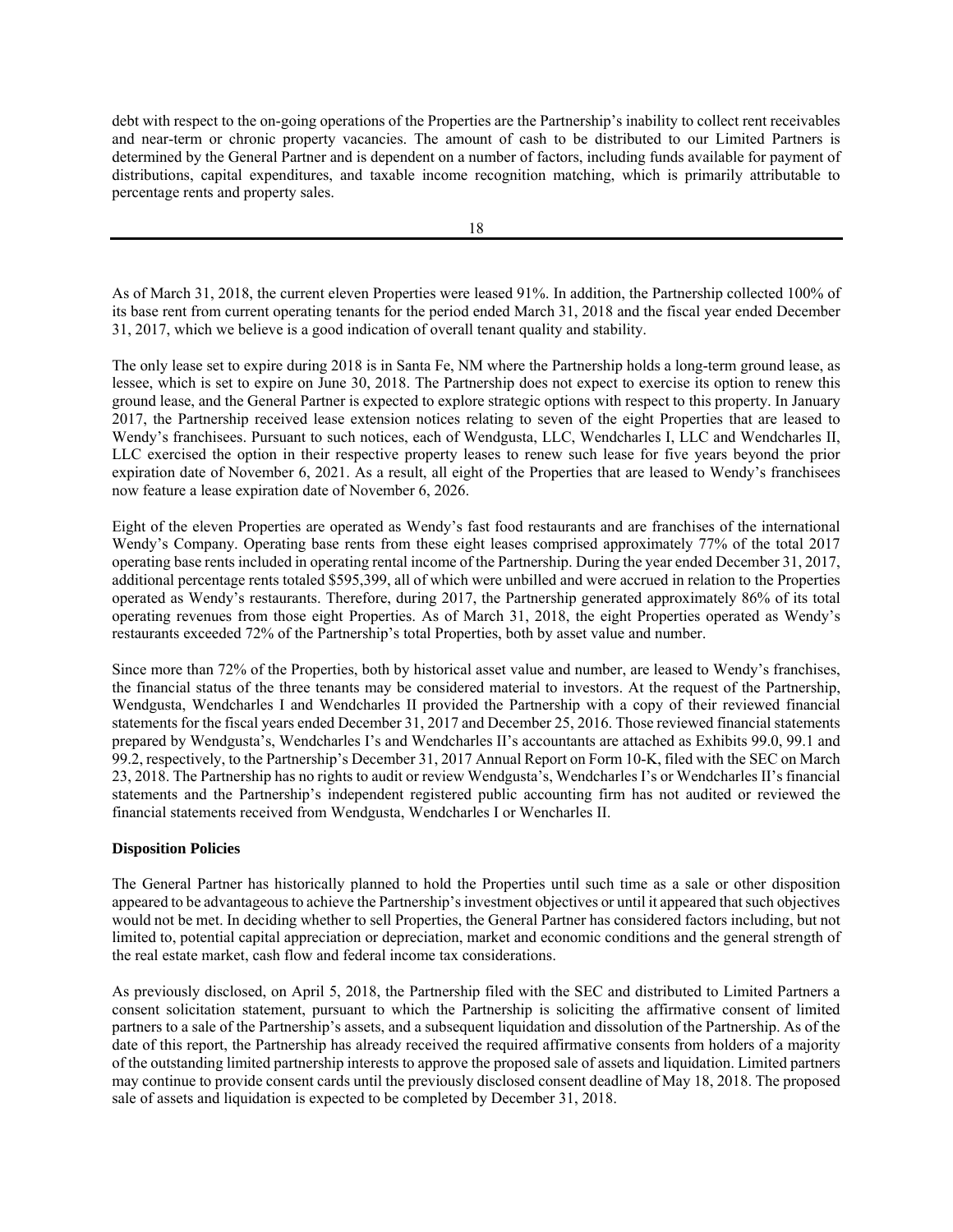#### **Item 3. Quantitative and Qualitative Disclosure About Market Risk**

As a smaller reporting company, the Partnership is not required to provide the information required by Item 305 of Regulation S-K.

#### **Item 4. Controls and Procedures**

#### *Controls and Procedures*:

As of March 31, 2018 the Partnership's management, including the persons performing the functions of the Partnership's principal executive officer and principal financial officer, have concluded that the Partnership's disclosure controls and procedures (as defined in Rules 13a-15(e) and 15d-15(e) under the Exchange Act) as of the end of the period covered by this report were effective based on the evaluation of these controls and procedures as required by paragraph (b) of Rule 13a-15 or Rule 15d-15 under the Exchange Act.

#### *Changes in Internal Control over Financial Reporting*:

There has been no change in the Partnership's internal control over financial reporting (as such term is defined in Rules 13a-15(f) and 15d-15(f) under the Exchange Act) that occurred during the fiscal quarter ending March 31, 2018 that has materially affected, or is reasonably likely to materially affect, the Partnership's internal control over financial reporting.

20

#### **PART II - OTHER INFORMATION**

#### **Item 1. Legal Proceedings**

As of the date of this report there are no material pending legal proceedings to which the Partnership is a party.

#### **Item 1a. Risk Factors**

Not Applicable.

#### **Item 2. Unregistered Sales of Equity Securities and Use of Proceeds**

None.

#### **Item 3. Defaults Upon Senior Securities**

None.

#### **Item 4. Mine Safety Disclosures**

Not applicable.

#### **Item 5. Other Information**

None.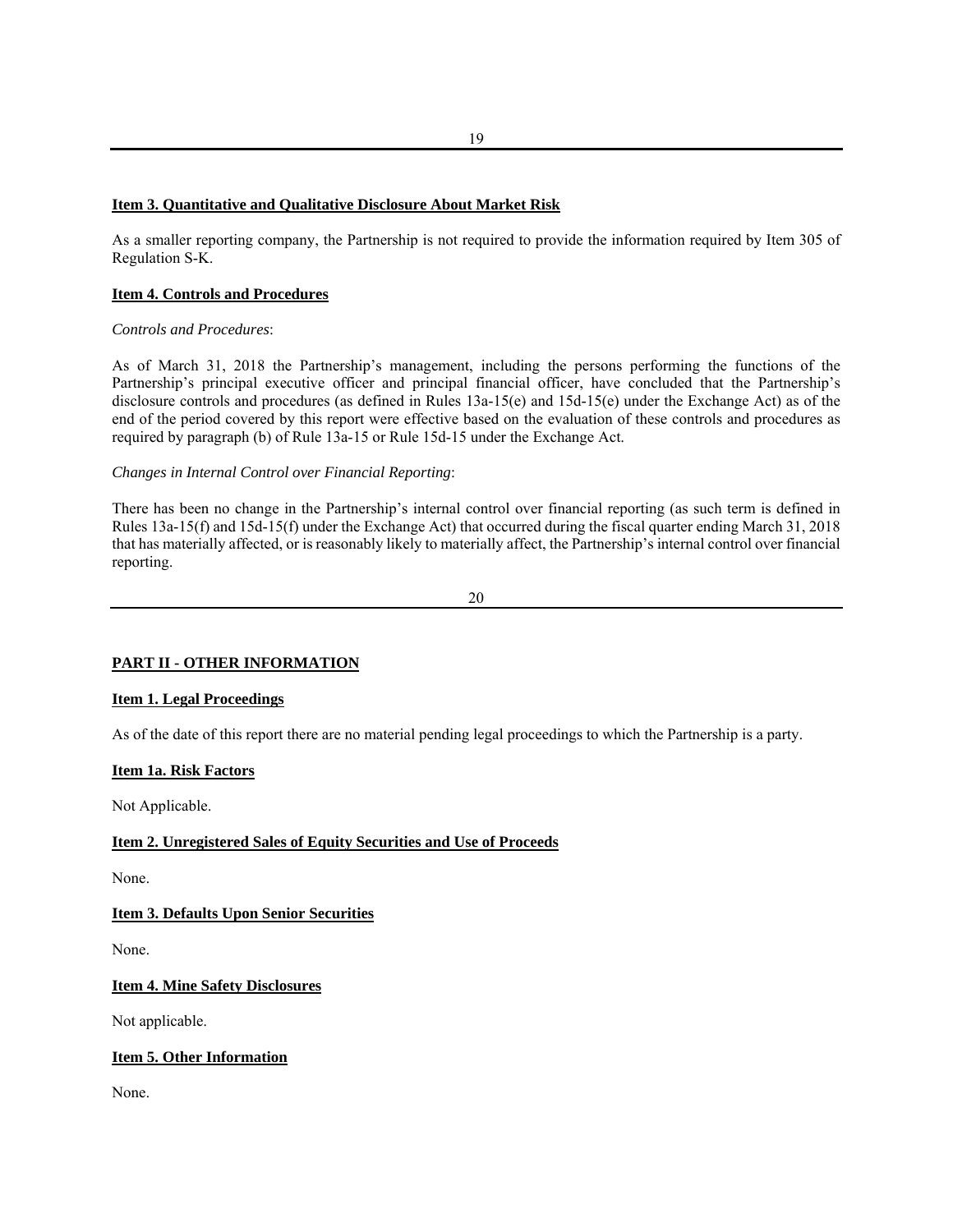#### **Item 6. Exhibits**

- (a) Listing of Exhibits
	- 3.1 Certificate of Limited Partnership dated November 20, 1987, filed as Exhibit 3.7 to the Partnership's Annual Report on Form 10-K filed March 22, 2013, Commission File 0- 17686, and incorporated herein by reference.
	- 4.1 Agreement of Limited Partnership dated as of November 20, 1987, amended as of November 25, 1987, and February 20, 1988, filed as Exhibit 3A to Amendment No. 1 to the Partnership's Registration Statement on Form S-11 as filed on February 22, 1988, and incorporated herein by reference.
	- 4.2 Amendments to Amended Agreement of Limited Partnership dated as of June 21, 1988, included as part of Supplement dated August 15, 1988, filed under Rule 424(b)(3), Commission File 0-17686, and incorporated herein by reference.
	- 4.3. Amendment to Amended Agreement of Limited Partnership dated as of February 8, 1993, filed as Exhibit 3.3 to the Partnership's Annual Report on Form10-K for the year ended December 31, 1992, Commission File 0-17686, and incorporated herein by reference.

- 4.4 Amendment to Amended Agreement of Limited Partnership dated as of May 26, 1993, filed as Exhibit 3.4 to the Partnership's Annual Report on Form10-K for the year ended December 31, 1993, Commission File 0-17686, and incorporated herein by reference.
- 4.5 Amendment to Amended Agreement of Limited Partnership dated as of June 30, 1994, filed as Exhibit 3.5 to the Partnership's Annual Report on Form 10-K for the year ended December 31, 1994, Commission File 0-17686, and incorporated herein by reference.
- 4.6 Amendment to Amended Agreement of Limited Partnership dated as of November 9, 2009, filed as Exhibit 4.1 to the Partnership's Quarterly Report on Form 10-Q filed November 12, 2009, Commission File 0-17686, and incorporated herein by reference.
- 31.1 SOX 302 Certification
- 31.2 SOX 302 Certification
- 32.1 Certification of Periodic Financial Report Pursuant to 18 U.S.C. Section 1350.
- 99.1 Correspondence to the Limited Partners, scheduled to be mailed on or about May 15, 2018, regarding the first quarter of 2018 distribution.
- 101 The following materials from the Partnership's Quarterly Report on Form 10-Q for the quarter ended, formatted in XBRL (Extensible Business Reporting Language): (i) Unaudited Condensed Balance Sheets at March 31, 2018 and December 31, 2017, (ii) Unaudited Condensed Statements of Income (Loss) for the three month periods ended March 31, 2018 and 2017, (iii) Unaudited Condensed Statements of Cash Flows for the three month periods ended March 31, 2018 and 2017, and (iv) Notes to the Unaudited Condensed Financial Statements.

<sup>21</sup>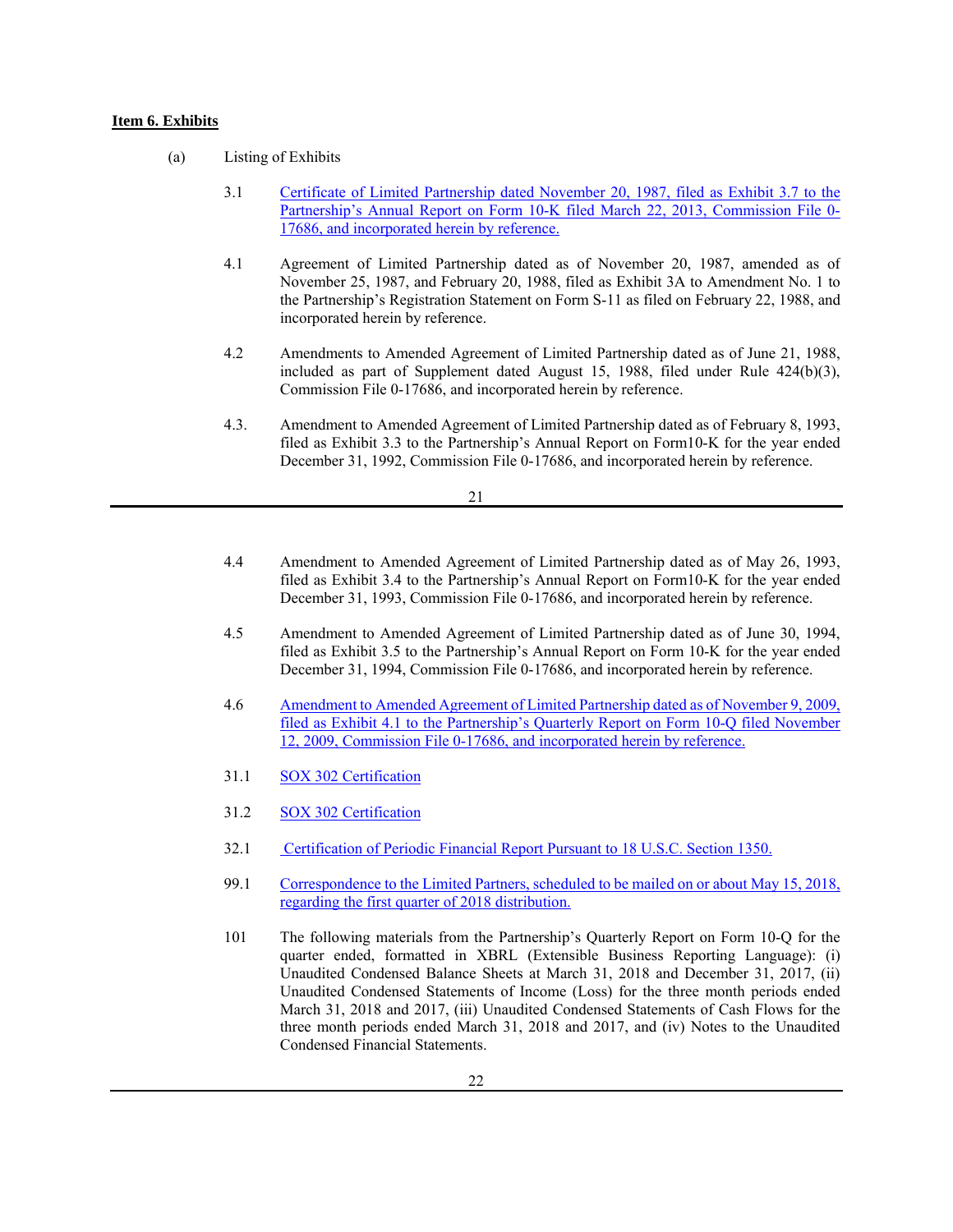#### **SIGNATURES**

Pursuant to the requirements of the Securities Exchange Act of 1934, the Registrant has duly caused this report to be signed on its behalf by the undersigned, thereunto duly authorized.

#### **DIVALL INSURED INCOME PROPERTIES 2 LIMITED PARTNERSHIP**

By: */s/ Lynette L. DeRose* Lynette L. DeRose (Chief Financial Officer and Duly Authorized Officer of the Partnership)

Date: May 15, 2018

23

**Exhibit 31.1** 

#### **DIVALL INSURED INCOME PROPERTIES 2 LIMITED PARTNERSHIP**

#### **CERTIFICATIONS**

I, Lynette L. DeRose, certify that:

- 1. I have reviewed this quarterly report on Form 10-Q of DiVall Insured Income Properties 2 Limited Partnership;
- 2. Based on my knowledge, this quarterly report does not contain any untrue statement of a material fact or omit to state a material fact necessary to make the statements made, in light of the circumstances under which such statements were made, not misleading with respect to the period covered by this report;
- 3. Based on my knowledge, the financial statements, and other financial information included in this report, fairly present in all material respects the financial condition, results of operations and cash flows of the registrant as of, and for, the periods presented in this report;
- 4. The Registrant's other certifying officer and I are responsible for establishing and maintaining disclosure controls and procedures (as defined in Exchange Act Rules 13a-15(e) and 15d-15(e)) and internal control over financial reporting (as defined in Exchange Act Rules 13a-15(f) and 15d-15(f)) for the registrant and have:
	- a) Designed such disclosure controls and procedures, or caused such disclosure controls and procedures to be designed under our supervision**,** to ensure that material information relating to the registrant, including its consolidated subsidiaries, is made known to us by others within those entities, particularly during the period in which this report is being prepared;
	- b) Designed such internal control over financial reporting, or caused such internal control over financial reporting to be designed under our supervision, to provide reasonable assurance regarding the reliability of financial reporting and the preparation of financial statements for external purposes in accordance with generally accepted accounting principles;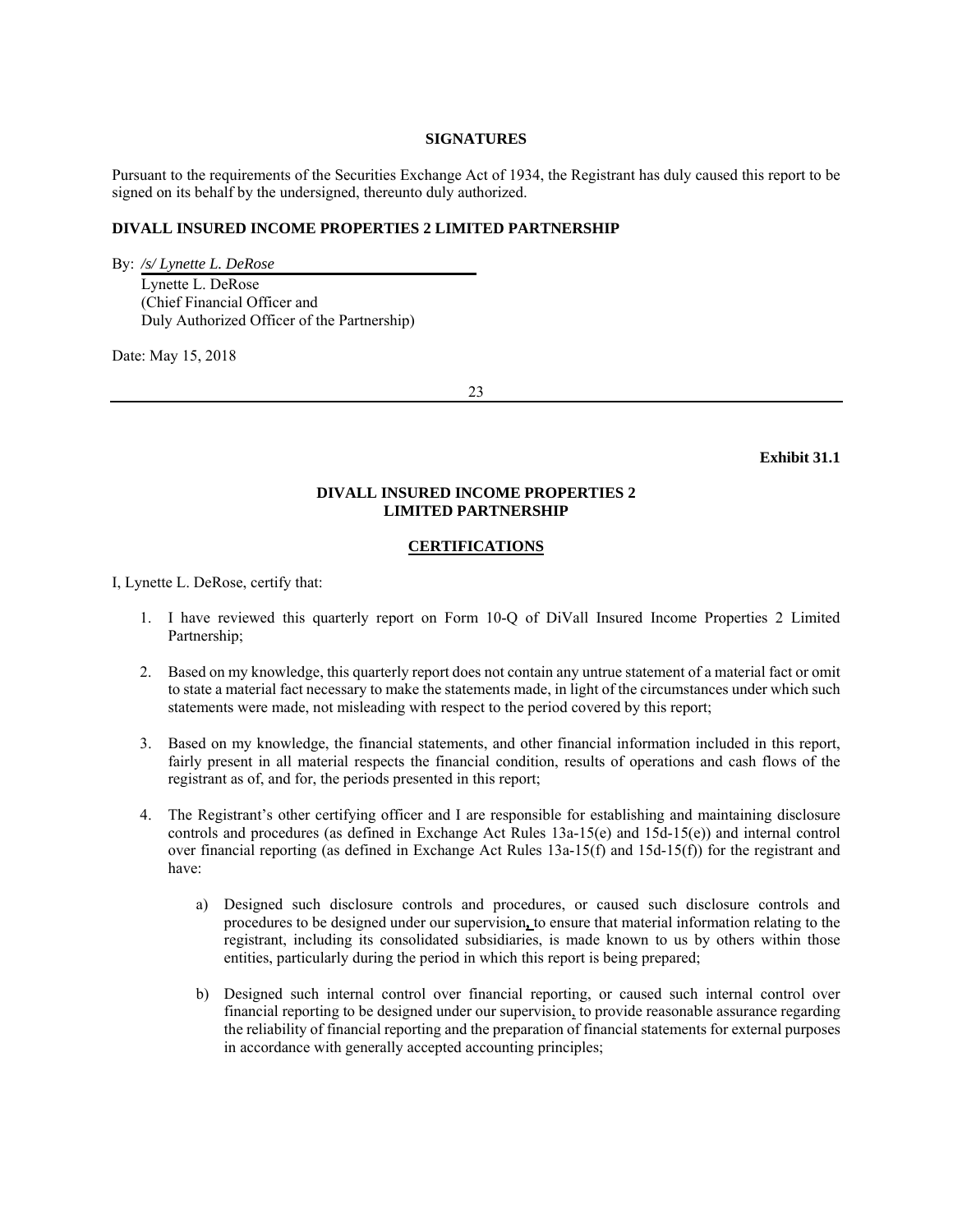- c) Evaluated the effectiveness of the registrant's disclosure controls and procedures and presented in this report our conclusions about the effectiveness of the disclosure controls and procedures, as of the end of the period covered by this report based on such evaluation; and
- d) Disclosed in this report any change in the registrant's internal control over financial reporting that occurred during the registrant's most recent fiscal quarter (the registrant's fourth fiscal quarter in the case of an annual report) that has materially affected, or is reasonably likely to materially affect, the registrant's internal control over financial reporting; and
- 5. The registrant's other certifying officer and I have disclosed, based on our most recent evaluation of internal control over financial reporting, to the registrant's auditors and the audit committee of the registrant's board of directors (or persons performing the equivalent functions):
	- a) All significant deficiencies and material weaknesses in the design or operation of internal control over financial reporting which are reasonably likely to adversely affect the registrant's ability to record, process, summarize and report financial information; and
	- b) Any fraud, whether or not material, that involves management or other employees who have a significant role in the registrant's internal control over financial reporting.

Dated: May 15, 2018 By:/s/ Lynette L. DeRose

 Chief Financial Officer of the Partnership (principal financial officer of the registrant)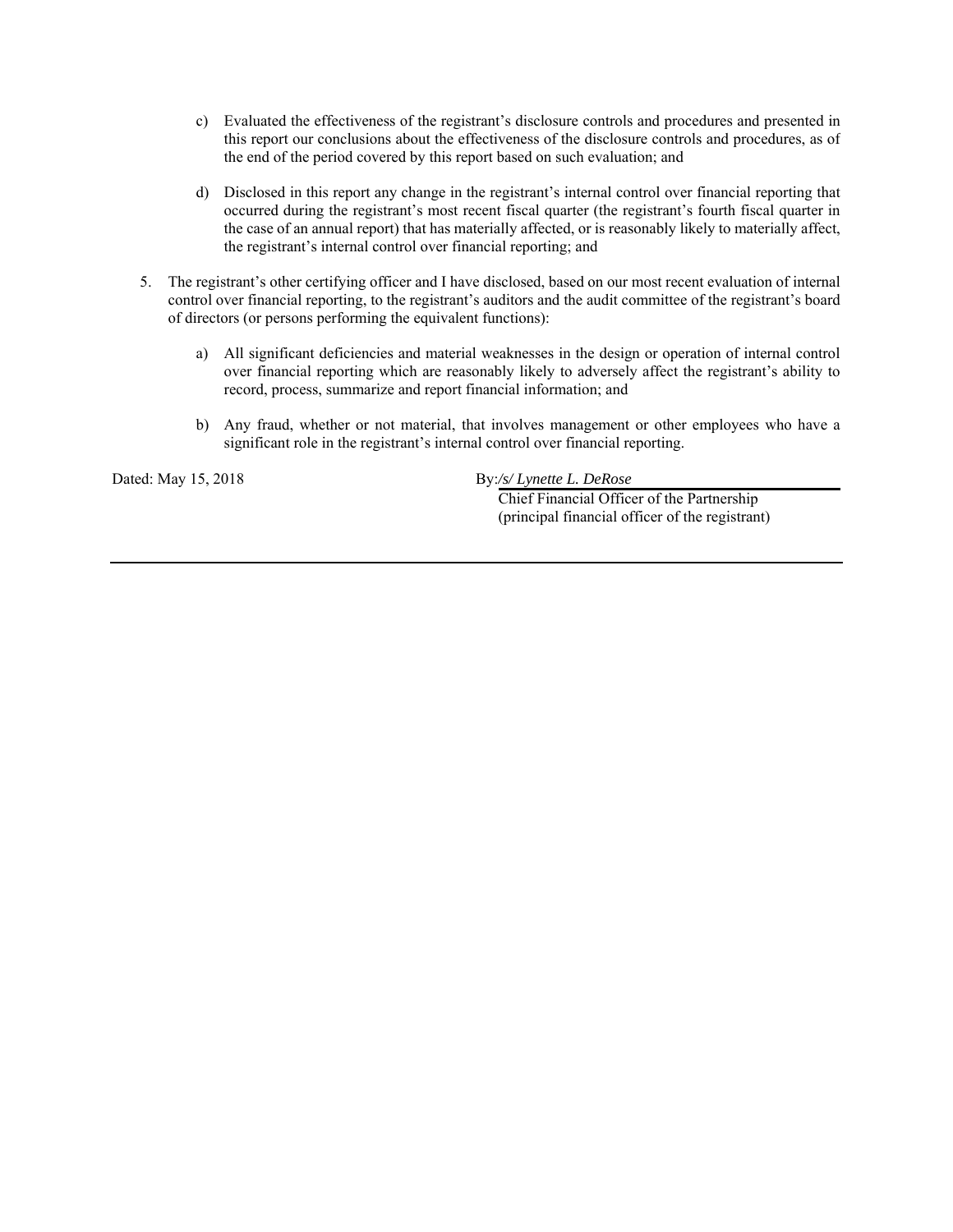**Exhibit 31.2** 

#### **DIVALL INSURED INCOME PROPERTIES 2 LIMITED PARTNERSHIP**

#### **CERTIFICATIONS**

I, Bruce A. Provo, certify that:

- 1. I have reviewed this quarterly report on Form 10-Q of DiVall Insured Income Properties 2 Limited Partnership;
- 2. Based on my knowledge, this quarterly report does not contain any untrue statement of a material fact or omit to state a material fact necessary to make the statements made, in light of the circumstances under which such statements were made, not misleading with respect to the period covered by this report;
- 3. Based on my knowledge, the financial statements, and other financial information included in this report, fairly present in all material respects the financial condition, results of operations and cash flows of the registrant as of, and for, the periods presented in this report;
- 4. The Registrant's other certifying officer and I are responsible for establishing and maintaining disclosure controls and procedures (as defined in Exchange Act Rules 13a-15(e) and 15d-15(e)) and internal control over financial reporting (as defined in Exchange Act Rules 13a-15(f) and 15d-15(f)) for the registrant and have:
	- a) Designed such disclosure controls and procedures, or caused such disclosure controls and procedures to be designed under our supervision**,** to ensure that material information relating to the registrant, including its consolidated subsidiaries, is made known to us by others within those entities, particularly during the period in which this report is being prepared;
	- b) Designed such internal control over financial reporting, or caused such internal control over financial reporting to be designed under our supervision, to provide reasonable assurance regarding the reliability of financial reporting and the preparation of financial statements for external purposes in accordance with generally accepted accounting principles;
	- c) Evaluated the effectiveness of the registrant's disclosure controls and procedures and presented in this report our conclusions about the effectiveness of the disclosure controls and procedures, as of the end of the period covered by this report based on such evaluation; and
	- d) Disclosed in this report any change in the registrant's internal control over financial reporting that occurred during the registrant's most recent fiscal quarter (the registrant's fourth fiscal quarter in the case of an annual report) that has materially affected, or is reasonably likely to materially affect, the registrant's internal control over financial reporting; and
- 5. The registrant's other certifying officer and I have disclosed, based on our most recent evaluation of internal control over financial reporting, to the registrant's auditors and the audit committee of the registrant's board of directors (or persons performing the equivalent functions):
	- a) All significant deficiencies and material weaknesses in the design or operation of internal control over financial reporting which are reasonably likely to adversely affect the registrant's ability to record, process, summarize and report financial information; and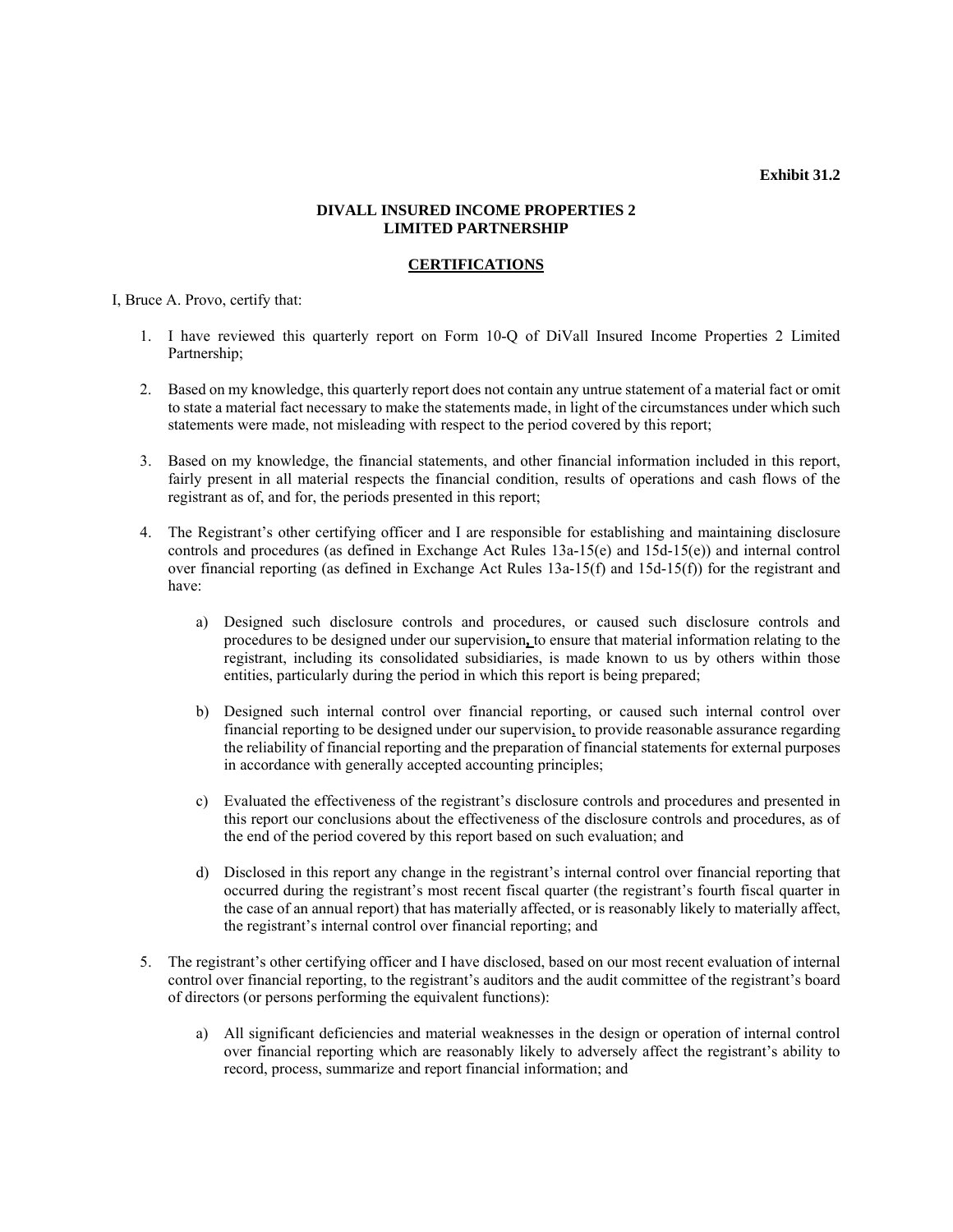b) Any fraud, whether or not material, that involves management or other employees who have a significant role in the registrant's internal control over financial reporting.

Dated: May 15, 2018 **By:/s/ Bruce A. Provo** 

 President, and Chief Executive Officer of The Provo Group, Inc., the General Partner of the Partnership (principal executive officer of the registrant)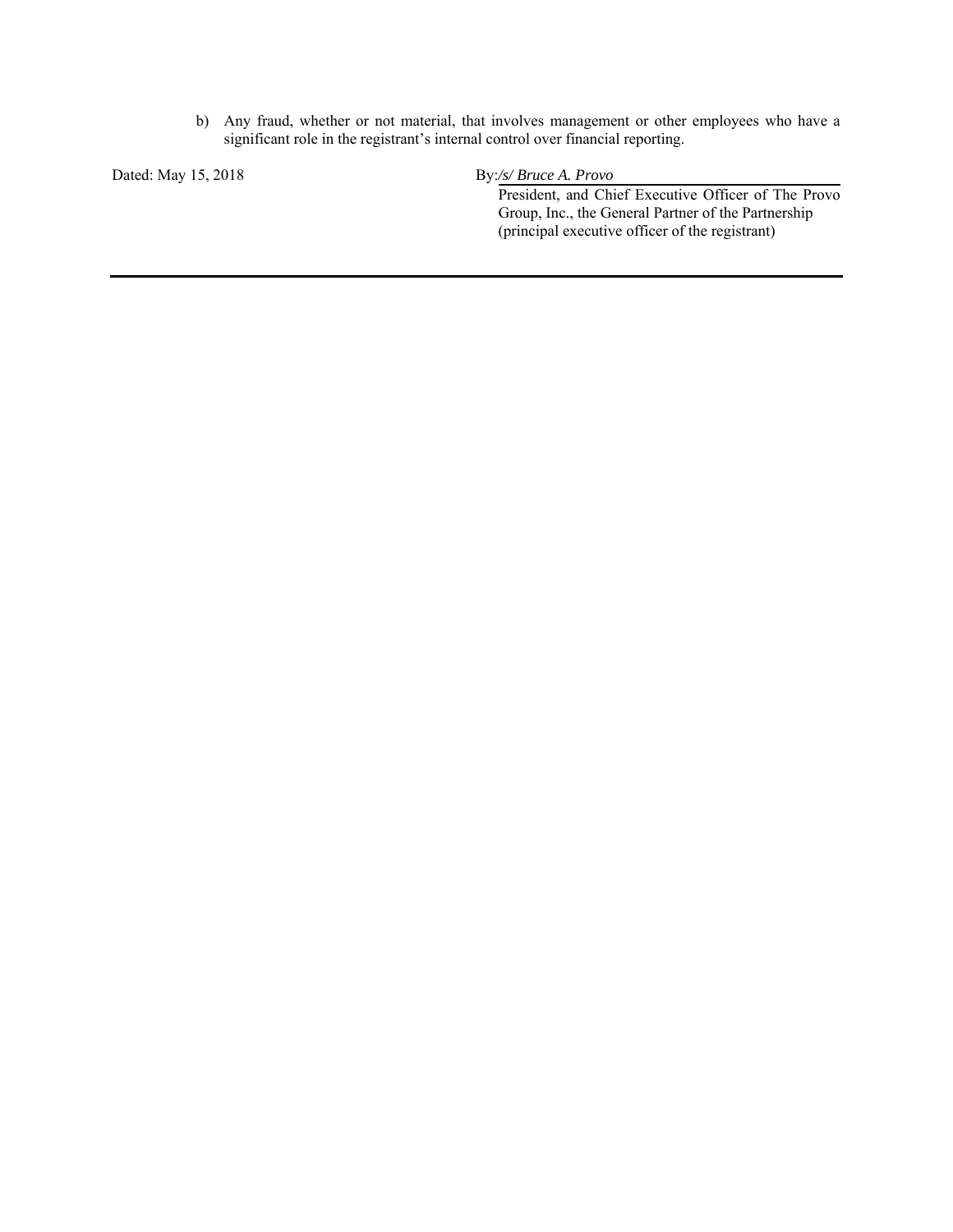#### **Exhibit 32.1**

#### **DIVALL INSURED INCOME PROPERTIES 2 LIMITED PARTNERSHIP**

#### **Certification of Periodic Financial Report Pursuant to 18 U.S.C. Section 1350**

Pursuant to 18 U.S.C. Section 1350, as adopted pursuant to Section 906 of the Sarbanes-Oxley Act of 2002, the undersigned principal executive officer and principal financial officer of DiVall Insured Income Properties 2 Limited Partnership (the "Company") certify that this Quarterly Report on Form 10-Q of the Company for the period ended March 31, 2018 fully complies with the requirements of Section 13(a) or 15(d) of the Securities Exchange Act of 1934 and that information contained in the report fairly presents, in all material respects, the financial condition and results of operations of the Company.

Dated: May 15, 2018 By:/s/ Lynette L. DeRose

 Chief Financial Officer of the Partnership (principal financial officer of the registrant)

By:*/s/ Bruce A. Provo*

 President, and Chief Executive Officer of The Provo Group, Inc., the General Partner of the Partnership (principal executive officer of the registrant)

This certification is made solely for the purpose of 18 U.S.C. Section 1350, subject to the knowledge standard contained therein, and not for any other purpose.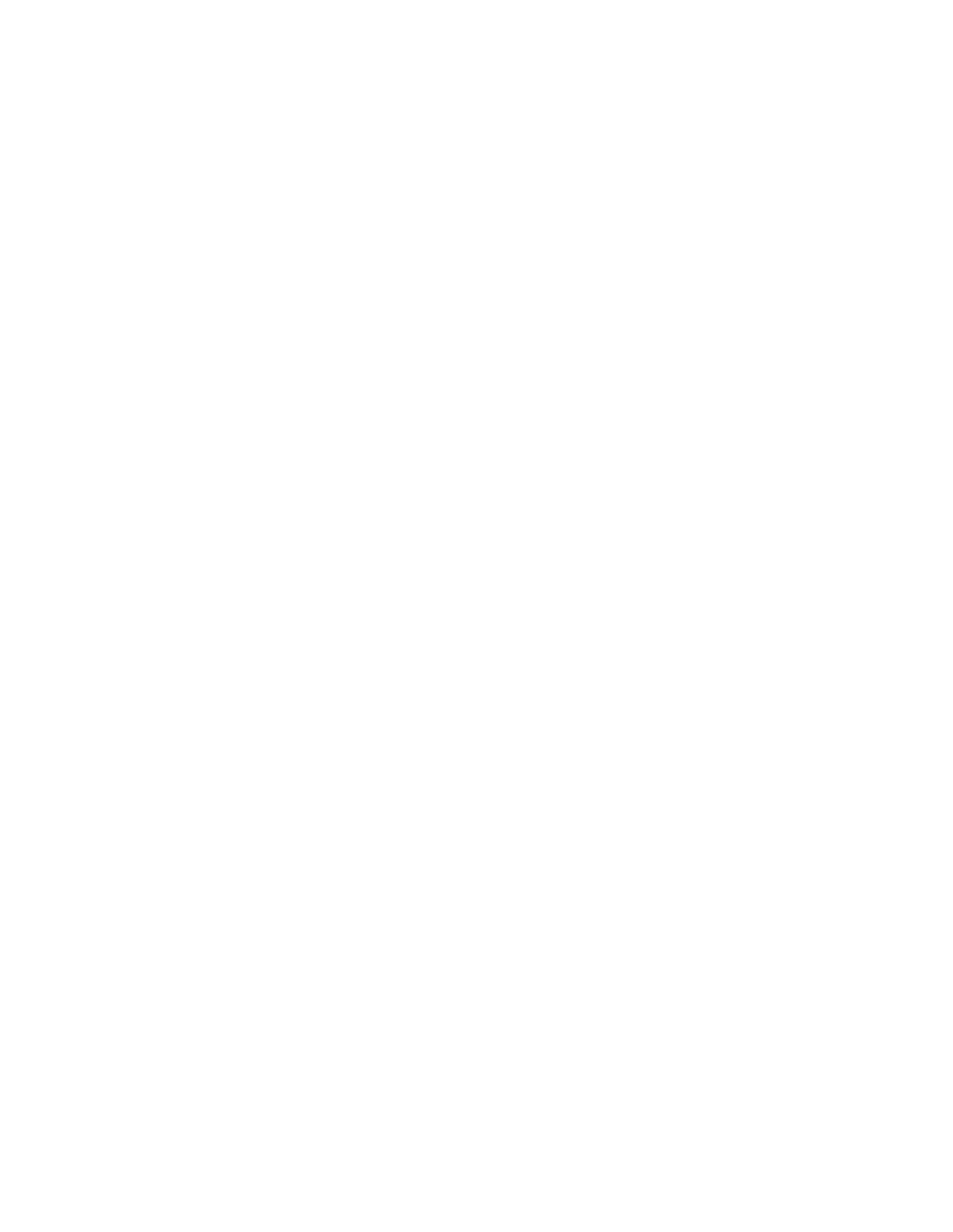# **DiVall Insured Income Properties Quarterly News**

## **REQUIRED CONSENTS HAVE BEEN RECEIVED TO AUTHORIZE** THE SALE OF ALL PROPERTIES

As previously disclosed in the consent solicitation statement we filed on April 5, 2018 and distributed to Limited Partners, we are soliciting the affirmative consent of Limited Partners to a sale of the Partnership's assets and a subsequent liquidation and dissolution of the Partnership.

As of May 15, 2018, we have already received the required affirmative consents from holders of a majority of our outstanding Units to approve the proposed sale of assets and liquidation. Limited Partners may continue to provide consent cards until the consent deadline of May 18, 2018.

The proposed sale of assets and liquidation is expected to be completed by December 31, 2018. We intend to conduct a sealed bid process to promote uniformity and comparability of bid terms. This process was used for the identification of a buver and sale of DiVall Insured Properties 1, LP in 1998. We intend to stipulate that the "minimum" bid price will be the total of the independently appraised values of each property being held for sale.

#### **Distribution Highlights**

- \$450,000 (\$9.72 per unit) will be distributed for the first quarter of 2018 on or about May 15, 2018.
- Since the Partnership's initial capital raise of \$46 million in the early 1990's, the Partnership has distributed approximately \$77 million to investors, from both operations and strategic sales.

# INSIDE THIS ISSUE

#### **Additional financial information**

For further quarterly 2018 unaudited fina Partnership's interim financial reports filed Form 10-Q. A copy of this filing and other p and printed free of charge at the www.divallproperties.com or at the SEC's The Partnership's 2017 Annual Report on F SEC on March 23, 2018, which also can be listed.

### Additional Information and

In connection with the proposed sale of ass Insured Income Properties 2, LP (the "Parti Securities and Exchange Commission ("SE Partnership's limited partners (the "Limited consent solicitation statement dated April 5 ANY VOTING DECISION, LIMITED PART **READ CAREFULLY AND IN ITS ENTIRET CONSENT SOLICITATION STATEMENT.** obtain, without charge, a copy of the conse and other relevant documents that have be the SEC's website at http://www.sec.gov.L obtain, without charge, a copy of the conse and other relevant documents by directing Investor Relations, c/o Phoenix American F 2401 Kerner Blvd, San Rafael, CA 94901, I telephone to DiVall Investor Relations at 1edevera@phxa.com, or the Partnership's w www.divallproperties.com.

The Partnership, The Provo Group, Inc., the Partnership (the "General Partner"), the exe of the General Partner who performs the fu executive of the General Partner, and certa employed officers, agents and employees o may be deemed to be participants in the so the Limited Partners in favor of the propose liquidation. The General Partner and the pr General Partner do not have beneficial owr interests in the Partnership. Other informati Partner and the principal executive of the G in the Partnership's Annual Report on Form ended December 31, 2017, which was filed 23, 2018. Limited Partners may obtain addi regarding the interests of the General Partr executive of the General Partner in the pro liquidation, which may be different than tho generally, by reading the consent solicitatio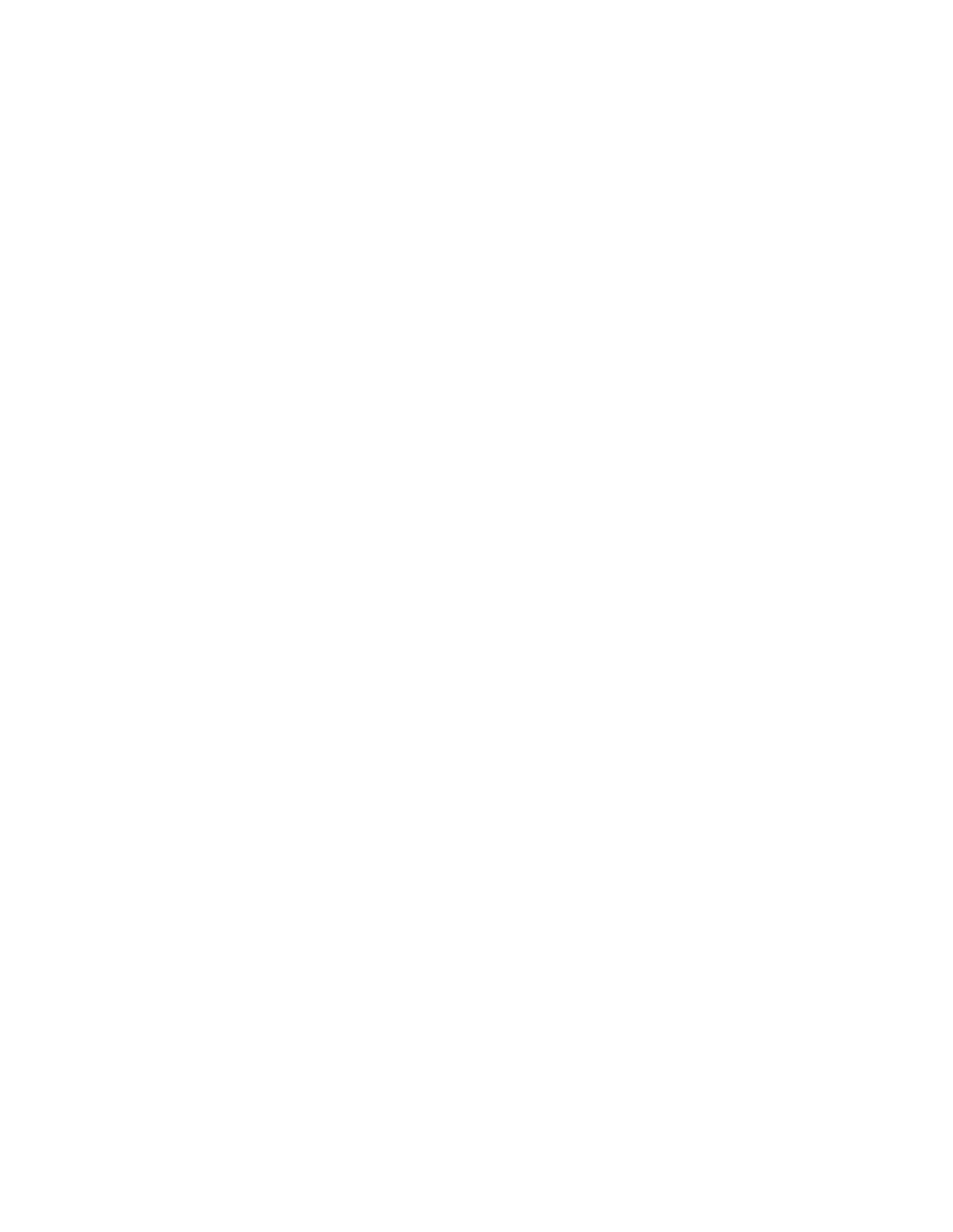## **QUESTIONS & ANSWERS**

- ٠ When can I expect to receive my next distribution mailing? Your distribution correspondence for the Second Ouarter of 2018 is scheduled to be mailed on or abou
- ÷ When will the Partnership mail the 2017 K-1's? The 2018 K-1's were mailed during the second week of March, 2018.

÷ What was the estimated December 31, 2017 Net Unit Value ("NUV")? Management has estimated the December 31, 2017 Net Unit Value of each interest of the Partnership to a note that the estimated year-end NUV should be adjusted (reduced) for any subsequent property sale(s) write-downs during the following year. As with any valuation methodology, the independent thirdmethodology was based upon a number of estimates and assumptions that may not be accurate or co with different assumptions and estimates could derive a different estimated NUV. Accordingly, with NUV, the Partnership can give no assurance that:

- an investor would be able to resell his or her Units at this estimated NUV;
- the Units would trade at the estimated NUV in a secondary market: or
- the methodology used to estimate the Partnership's NUV would be acceptable under ERIS. reporting requirements.

How can I obtain hard copies of Quarterly and Annual Reports or other SEC filings?  $\sim$ Please visit the Investor Relations page at the Partnership website at www.divallproperties.com www.sec.gov to print a copy of the report(s) or contact Investor Relations.

٠ What is the meaning of the word "Insured" in the name of this investment? In the offering materials from the late 1980's, sponsored by the former general partners, there was "guarantee") that the Partnership would seek to insure rents from vacant properties. Although, there wa of very restrictive and limited (one year) insurance, that availability vanished in the early 1990's. In other words, the former general partners were "fast and loose" with professing the concept of "Insur partnership they sold did not use the term in the investment's name.

- ٠ How do I have a question answered in the next Newsletter? Please e-mail your specific question to Lynette DeRose at *Iderose@theprovogroup.com* or visit the Inv www.divallproperties.com.
- I've moved. How do I update my account registration? ٠ Please mail or fax to DiVall Investor Relations a signed letter stating your new address and telephone be accepted over the telephone or via voicemail messages.
- ٠ If I have questions or comments, how can I reach DiVall Investor Relations? You can reach DiVall Investor Relations at the address and/or number(s) listed below.

## **CONTACT INFORMATION**

| <b>MAIL</b><br>THE CHARLES CLEAR | DiVall Investor Relations                     |      | <b>PHONE: 1-800-547-7686</b> |
|----------------------------------|-----------------------------------------------|------|------------------------------|
|                                  | c/o Phoenix American Financial Services, Inc. | FAX: | 1-415-485-4553               |
|                                  | 2401 Kerner Blyd.                             |      |                              |
|                                  | San Rafael, CA 94901                          |      |                              |
|                                  |                                               |      |                              |

FORWARD LOOKING STATEMENTS

e on forward-looking state Investors are cautioned not to place uni